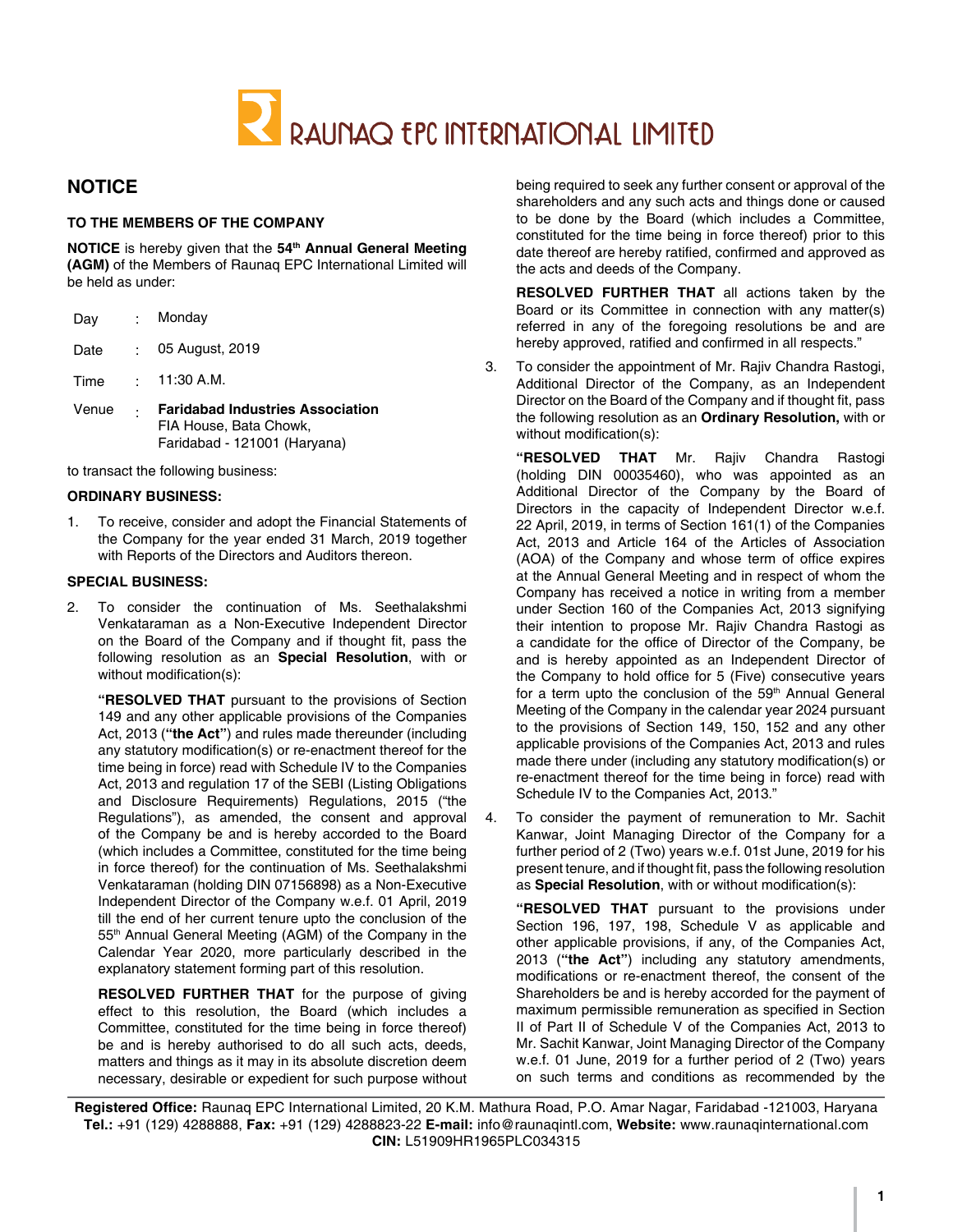Nomination and Remuneration Committee and approved by the Board of Directors of the Company and as set out in the explanatory statement which forms part of this resolution notwithstanding that the remuneration may exceed the limits prescribed in the provisions of Section 197, 198 and within the limits prescribed under Schedule V to the Companies Act, 2013 in case of no profits/inadequate profits

**RESOLVED FURTHER THAT** the remuneration as set out in the explanatory statement which forms part of this resolution, payable to Mr. Sachit Kanwar, Joint Managing Director for a period of 2 (Two) years w.e.f. 01 June, 2019, is subject to the condition that:

- (a) the total remuneration payable in any financial year by way of salary, perquisites, commission and other allowances shall not exceed the overall limit of five percent (5%) of the net profits of the Company as applicable to each of the Managing/Whole time Directors of the Company and/or ten percent (10%) of the net profits of the Company for all Managing/ Whole-time Directors in accordance with the provisions of Sections 197, 198 and other applicable provisions, if any, of the Companies Act, 2013 read with Schedule V (including any statutory amendments, modifications or re-enactments thereof, for the time being in force) or
- (b) if the Remuneration exceeds the limits as prescribed in the provisions of Section 197, 198 of the Companies Act, 2013, the remuneration payable shall be within the maximum permissible limits specified under Section II of Part II of Schedule V to the Companies Act, 2013 in case of no profits/ inadequate profits.

**RESOLVED FURTHER THAT** notwithstanding anything contained in Section 197, 198 and Schedule V of the Companies Act, 2013 or any amendment/re-enactment thereof or any revised/new schedule thereof, in the event of absence of profits or inadequate profits in any financial year, the salary, perquisites and statutory benefits, as set out in the explanatory statement which forms a part of this resolution, be paid as minimum remuneration to Mr. Sachit Kanwar, Joint Managing Director.

**RESOLVED FURTHER THAT** the Board of Directors of the Company be and is hereby authorized to do all such acts, deeds and things, to enter into such agreement(s), deed(s) of amendment(s) or any such document(s), as the Board may, in its absolute discretion, consider necessary, expedient or desirable including power to sub-delegate, in order to give effect to this resolution or as otherwise considered by the Board to be in the best interest of the Company, as it may deem fit."

5. To consider and authorize the sale of Equity Shares held by the Company in Xlerate Driveline India Limited and if thought fit, pass the following resolution as **Special Resolution,** with or without modification(s):

**"RESOLVED THAT** pursuant to the provisions of Section 180(1)(a) and 188(1) of the Companies Act, 2013, read with Rule 15 of the Companies (Meeting of Board and its Powers) Rules, 2014 and any other relevant rules under the Companies Act, 2013 as amended from time to time; and other applicable provisions, if any, of the Companies Act, 2013 (including any amendment thereto or re-enactment thereof for the time being inforce) and Regulation 23 and 24

of SEBI (Listing Obligations and Disclosure Requirements) Regulations, 2015 or any other law for the time being in force, and subject to consents, approvals and/or permissions of relevant authorities as may be required, the consent of the Company be and is hereby accorded to the Board of Directors to transfer by way of sale, 1,48,77,038 (One Crore Forty Eight Lacs Seventy Seven Thousand and Thirty Eight) Equity shares constituting 100% of the equity paid-up capital of Xlerate Driveline India Limited, wholly owned subsidiary company for a total consideration of  $\bar{\tau}$  9,42,00,000 (Rupees Nine Crores Forty Two Lakhs Only) to Bharat Gears Limited, a group company in one or more tranches.

**RESOLVED FURTHER THAT** for the purpose of giving effect to the above resolution, the Board of Directors of the Company or a Committee thereof, be and is hereby authorised to take such actions and to give all such directions as may be necessary or desirable and also to settle any question or difficulty that may arise in regard to the proposed sale and further to do all such acts, deeds, matters and things and to execute all such deeds, documents and writings as may be necessary, desirable or expedient in connection therewith".

**By Order of the Board**

**Membership No. 54330** 

 **Sukhvir**

Place: New Delhi **Company Secretary**<br>
Dated: 04 July, 2019 **Company Secretary**<br> **Company Secretary** 

#### **NOTES:**

**1. A Member entitled to attend and vote at the Annual General Meeting (the Meeting) is entitled to appoint one or more proxies to attend and vote instead of himself/ herself and such proxy(ies) need not be a Member of the Company. A person can act as proxy on behalf of members not exceeding Fifty (50) and holding in the aggregate not more than Ten (10) percent of the total share capital of the Company. In case a proxy is proposed to be appointed by a Member holding more than Ten (10) percent of the total share capital of the Company carrying voting rights, then such proxy shall not act as a proxy for any other person or Member. The instrument appointing proxy(ies) must, however, be deposited at the Registered Office of the Company, duly completed and signed, not less than Forty eight hours before commencement of the Meeting. Proxy(ies) submitted on behalf of the Companies, Societies etc. must be supported by an appropriate resolution/ authority, as applicable.**

During the period beginning 24 hours before the time fixed for the commencement of the meeting and ending with the conclusion of the meeting, members entitled to vote would be entitled to inspect the proxies lodged, at any time during the business hours of the company, provided not less than three days' notice in writing is given to the Company.

#### **2. NO GIFTS OR COUPONS SHALL BE DISTRIBUTED AT THE MEETING.**

3. Members/Proxies are requested to submit the enclosed Attendance Slip duly filled in and signed at the entrance of the venue for attending the Meeting. Members who hold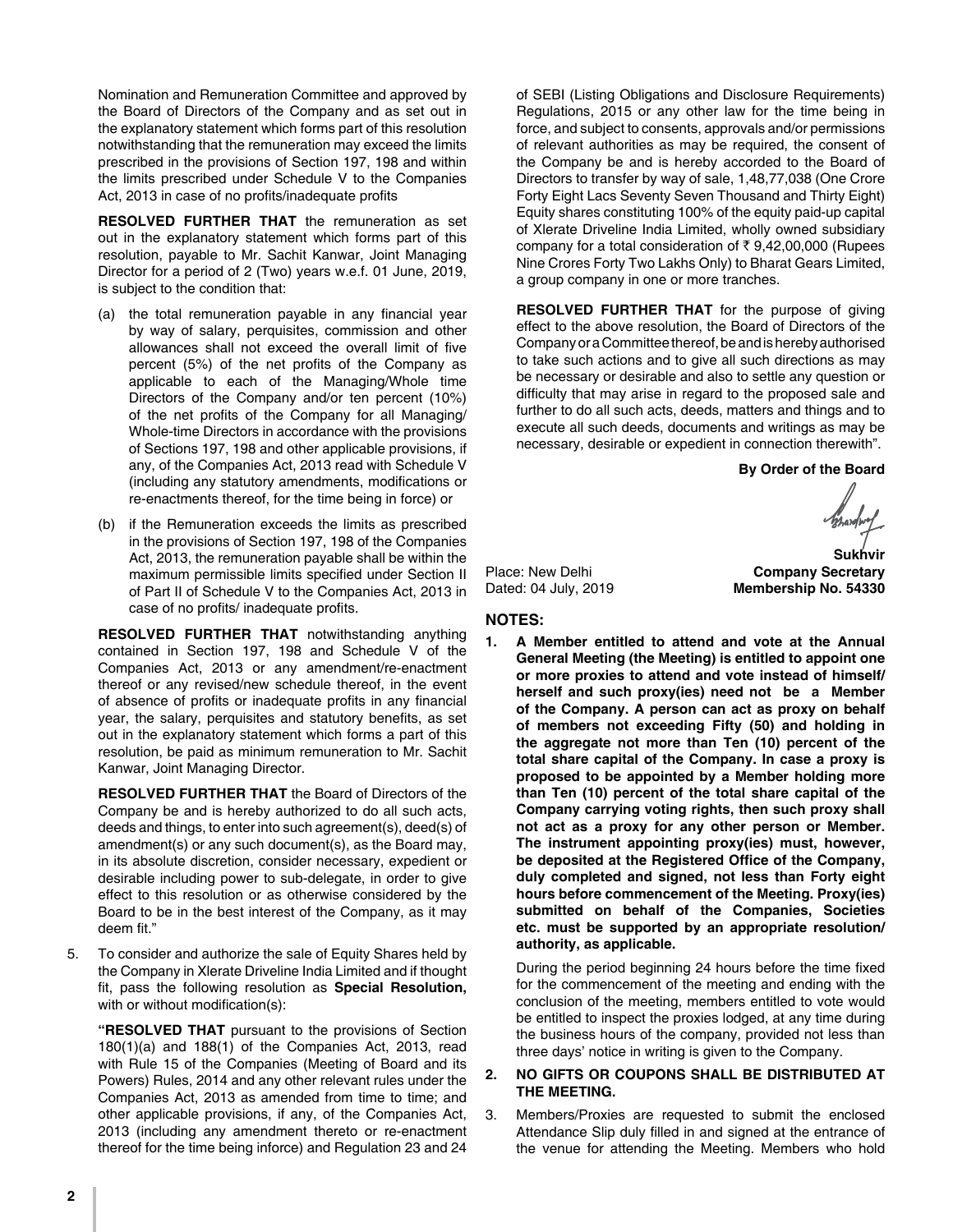shares in dematerialized form are requested to mention their Client ID and DP ID details and those who hold shares in physical form are requested to write Folio number in the attendance slip. **No Attendance Slip shall be issued at the Meeting.** 

- 4. Corporate Members intending to send their authorised representative(s) to attend the Meeting are requested to send to the Company, a certified true copy of the relevant Board Resolution together with the specimen signature(s) of the representative(s) authorised under the said Board Resolution to attend and vote on their behalf at the Meeting.
- 5. Brief profile & other details of the Directors proposed to be continued/appointed, as required under Regulation 36 of SEBI (Listing Obligations and Disclosure Requirements), Regulations, 2015 and Secretarial Standards (SS-2) issued by the Institute of Company Secretaries of India, is annexed to this Notice.
- 6. The Register of Directors and Key Managerial Personnel and their shareholding maintained under Section 170 of the Companies Act, 2013, Register of Contracts or Arrangements in which Directors are interested under Section 189 of the Companies Act, 2013 and any other documents required by Act and any other law, will be made available for inspection by Members of the Company at the venue of the Meeting.
- 7. The relevant Explanatory Statements pursuant to Section 102 of the Companies Act, 2013 in respect of Resolution(s) in item No. 2, 3, 4 as set out above is appended herein below.
- 8. A Route Map showing directions to reach to the venue of the 54<sup>th</sup> AGM along with prominent land mark is given at the end of the Notice.
- 9. The Non Resident Indian Shareholders are requested to inform the Company immediately about:
	- a. The change in residential status on return to India for permanent settlement.
	- b. The particulars of NRO Bank Account in India, if not furnished earlier.
- 10. The change in address, nomination etc, if any, to be effective must reach to the Registrar & Transfer Agent or the Registered Office of the Company by 29 July, 2019. (Relevant Forms for nomination and updation of Shareholders information are enclosed at the end of the Annual Report).
- 11. Members seeking any further clarification/information relating to the Annual Financial Statements are requested to write at the Registered Office of the Company at least ONE WEEK before the date of the Meeting i.e. on or before 29 July, 2019 to enable the management to keep the information ready at the Meeting.
- 12. The unclaimed dividend till the Financial Year 2010-11 has been transferred to the Investor Education and Protection Fund (IEPF). Further, the amount of unclaimed dividend standing in the "Raunaq EPC International Limited Final Dividend Account 2011-12" which is required to be transferred to "IEPF" on 23 August, 2019 shall be deposited to the "IEPF" within the prescribed time limits.

The Ministry of Corporate Affairs (MCA) on 05 September, 2016 notified the IEPF (Accounting, Audit, Transfer and Refund) Rules, 2016 ("IEPF Rules") effective from 07 September, 2016 prescribing the uploading of

information relating to unpaid and unclaimed amounts lying with companies, which is applicable on the Company. The objective of IEPF Rules is to help the shareholders to ascertain status of the unclaimed amounts and overcome the problems due to misplacement of intimation thereof by post etc. In terms of the said IEPF Rules, the Company has uploaded the information in respect of the Unclaimed Dividends in respect of the Financial Years from 2010-11, as on date of the 53<sup>rd</sup> Annual General Meeting (AGM) held on 02 August, 2018, on the website of the IEPF viz. www. iepf.gov.in and under "Investor Section" on the website of the Company viz. www.raunaqinternational.com.

Members who have not encashed their dividend drafts since 2011-12 are advised to write to the Company or Registrar & Transfer Agent of the Company immediately (for dividend of financial year 2011-12 on or before 23 August, 2019 since dividend of Financial Year 2011-12 being transferred to "IEPF" on even date), claiming dividends declared by the Company. The dividend for the Financial Year 2010-11 could not be claimed as the same has been transferred to IEPF on 23 August, 2018.

#### **Compulsory transfer of Equity Shares into the Demat Account of the Investor Education and Protection Fund (IEPF) Authority:**

In terms of provisions of Section 124(6) of the Companies Act, 2013 read with the Investor Education & Protection Fund (IEPF) Authority (Accounting, Audit, Transfer and Refund) Rules, 2016 ("the Rules") and the Investor Education & Protection Fund (IEPF) Authority (Accounting, Audit, Transfer and Refund) Amendment Rules, 2017 ("the Amended Rules"), the Company is required to transfer the equity shares in respect of which dividends have remained unclaimed for a period of seven consecutive years to the IEPF Account established by the Central Government.

In terms of above, pursuant to the transfer of the unclaimed dividend for the year 2010-11 to the IEPF on 23 August, 2018 i.e. upon completion of seven years from transfer of dividend into unclaimed dividend account, 2,382 (Two Thousand Three Hundred Eighty Two) Equity Shares relating to such dividend on which the dividend has not been claimed for the consecutive seven years since 2010-11 have been transferred into demat account of IEPF Authority.

Pursuant to the transfer of the aforesaid Equity Shares, 43,941 (Forty Three Thousand Nine Hundred Forty One) Equity Shares of the Company in aggregate are being held in demat account of IEPF Authority.

Further, upon transfer of the unclaimed dividend for the year 2011-12 to the Investor Education and Protection Fund (IEPF) on 23 August, 2019 i.e. upon completion of seven years from the transfer of dividend into unclaimed dividend account, the equity shares relating to such dividend on which the dividend has not been claimed for the consecutive seven years since 2011-12 (net of the shares already transferred) shall also be transferred into IEPF.

In terms of the Rule 6(3) of Investor Education and Protection Fund (IEPF) Authority (Accounting, Audit, Transfer and Refund) Rules, 2016, the necessary communications have been made to the respective shareholders whose shares are required to be transferred to the IEPF so as to enable them to claim their dividend attached to such shares before such dividend and shares are transferred to IEPF during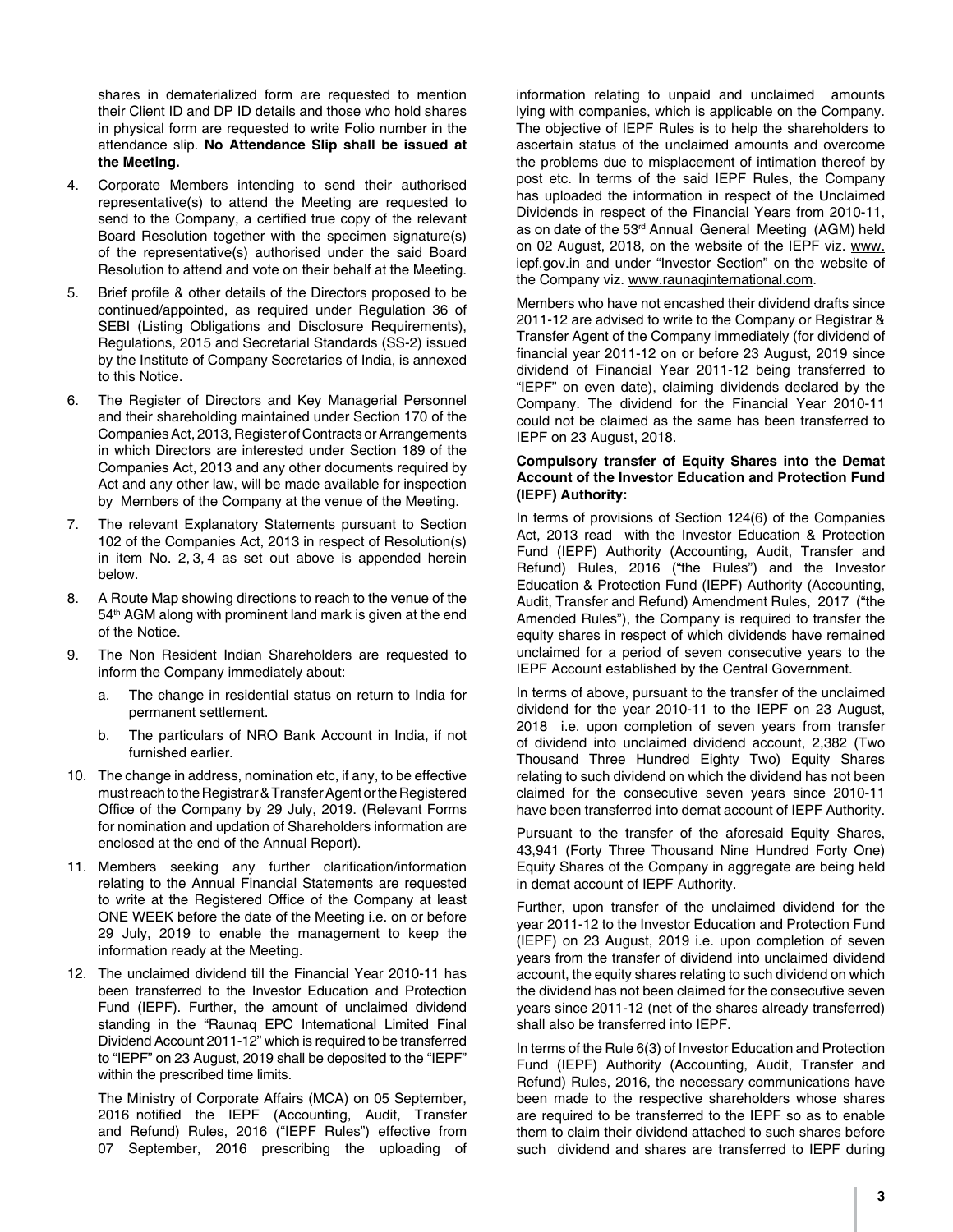the Financial Year 2019-20 and further, the necessary information in this regard is available on the website of the Company i.e. www.raunaqinternational.com for the convenience of the shareholders. The Company has also simultaneously published notice in the leading newspaper in english language and regional language having wide circulation to such shareholders.

In case valid claim is not received by 23 August, 2019, the respective shares will be credited to the designated demat account of the Authority.

The Equity Shares once transferred into IEPF can only be claimed by the concerned shareholder from IEPF Authority after complying with the procedure prescribed under the Rules and the amended Rules.

- 13. The Shares of the Company are compulsorily traded in demat mode. Hence, the Members who are still holding physical Share Certificates are advised that it is in their own interest to dematerialize their shareholding to avail benefit of dematerialization viz. easy liquidity, electronic transfer, savings in stamp duty and prevention of forgery.
- 14. Members who hold shares in physical form in multiple folios in identical names or joint holding in the same order of names are requested to send the Share Certificate(s) to Link Intime India Private Limited, Registrar & Transfer Agent for consolidation into a single folio.
- 15. Members are requested to register their e-mail address(es) and changes in their particulars like change in address from time to time with Link Intime India Private Limited, Registrar & Transfer Agent for shares held in physical form and with the respective Depository Participants for the shares held in dematerialized form.
- 16. Members may please note that Securities and Exchange Board of India (SEBI) has made Permanent Account Number (PAN) as the sole identification number of all participants transacting in the securities market, irrespective of the amount of such transactions.

Further, SEBI has prohibited the transfer of shares in physical form except in case of transmission or transposition of shares. Members holding shares in physical form and intending to transfer their shares are advised to open a demat account with Depository viz. National Securities Depository Limited (NSDL) or Central Depository Services (India) Limited (CDSL) through respective Depository Participant(s) and transfer their shares after dematerialisation.

- 17. For security reasons, no article/baggage will be allowed at the venue of the meeting. The members/attendees are strictly requested not to bring any article/baggage etc. at the venue of the meeting.
- 18. In terms of the provisions of Section 136 of the Companies Act, 2013 read with Rule 11 of the Companies (Accounts) Rules, 2014, service of notice/documents to the shareholders can be made through electronic mode, provided the Company has obtained the e-mail address(es) of the shareholder(s). Also, the shareholders who have not registered their e-mail address for receiving the Balance Sheet etc. will be sent the physical copies through any recognized mode of delivery as specified under Section 20 of the Companies Act, 2013.

Further, in compliance of Regulation 36 of the SEBI (Listing Obligations and Disclosure Requirements) Regulations, 2015, the Company shall supply:

- (i) Soft copies of full annual reports containing its Balance Sheet, Statement of Profit & Loss and Board's Report to all those shareholder(s) who have registered their e-mail address(es) either with the Company or with Depository;
- (ii) Hard copy of statement containing the salient features of all the documents, as prescribed in Section 136 of the Companies Act, 2013 to those shareholder(s) who have not so registered;
- (iii) Hard copies of full annual reports to those shareholders, who request for the same.

**As a result, Members are requested to register their e-mail address(es) and changes therein from time to time, by directly sending the relevant e-mail address along with the details of name, address, Folio No., shares held:**

- **(i) To the Registrar and Share Transfer Agent, Link Intime India Private Limited for shares held in physical form and;**
- **(ii) In respect of shares held in demat mode, also provide DP ID/ Client ID with the above details and register the same with their respective Depository Participant(s).**

Upon registration of the e-mail address(es), the Company proposes to send Notices, Annual Report and such other documents to those Members via electronic mode/e-mail.

Further in terms of Regulation 46 of SEBI ( Listing Obligations and Disclosure Requirements), Regulation, 2015 and Section 136(1) of Companies Act, 2013 Audited Financial Statement including Consolidated Financial Statement of the Company and separate Audited Financial Statement of **Xlerate Driveline India Limited**, a Wholly owned Subsidiary of the Company, is available on the website of the Company under the viz. www.raunaqinternational.com

#### **19. Voting Through electronic means**

- I. In compliance with the provisions of Section 108 of the Companies Act, 2013 and Rule 20 of the Companies (Management and Administration) Rules, 2014 and Regulation 44 of the SEBI (Listing Obligations and Disclosure Requirements) Regulations, 2015 and Secretarial Standard on General Meetings (SS-2) issued by the Institute of Company Secretaries of India, the Company is pleased to provide the members with facility to exercise their right to vote at the 54<sup>th</sup> Annual General Meeting by electronic means and the business may be transacted electronically through the facility of casting the votes by the members using an electronic voting system from a place other than venue of the AGM ("remote e-voting") as provided by Link Intime India Private Limited (LIIPL).
- II. The facility for voting through ballot paper shall be made available at the AGM and the members attending the meeting who have not cast their vote by remote e-voting shall be able to exercise their right at the meeting through ballot paper.
- III. The members who have cast their vote by remote e-voting prior to the AGM may also attend the AGM but shall not be entitled to cast their vote again.
- IV. The members who have already cast their votes through remote e-voting may appoint a proxy to attend the meeting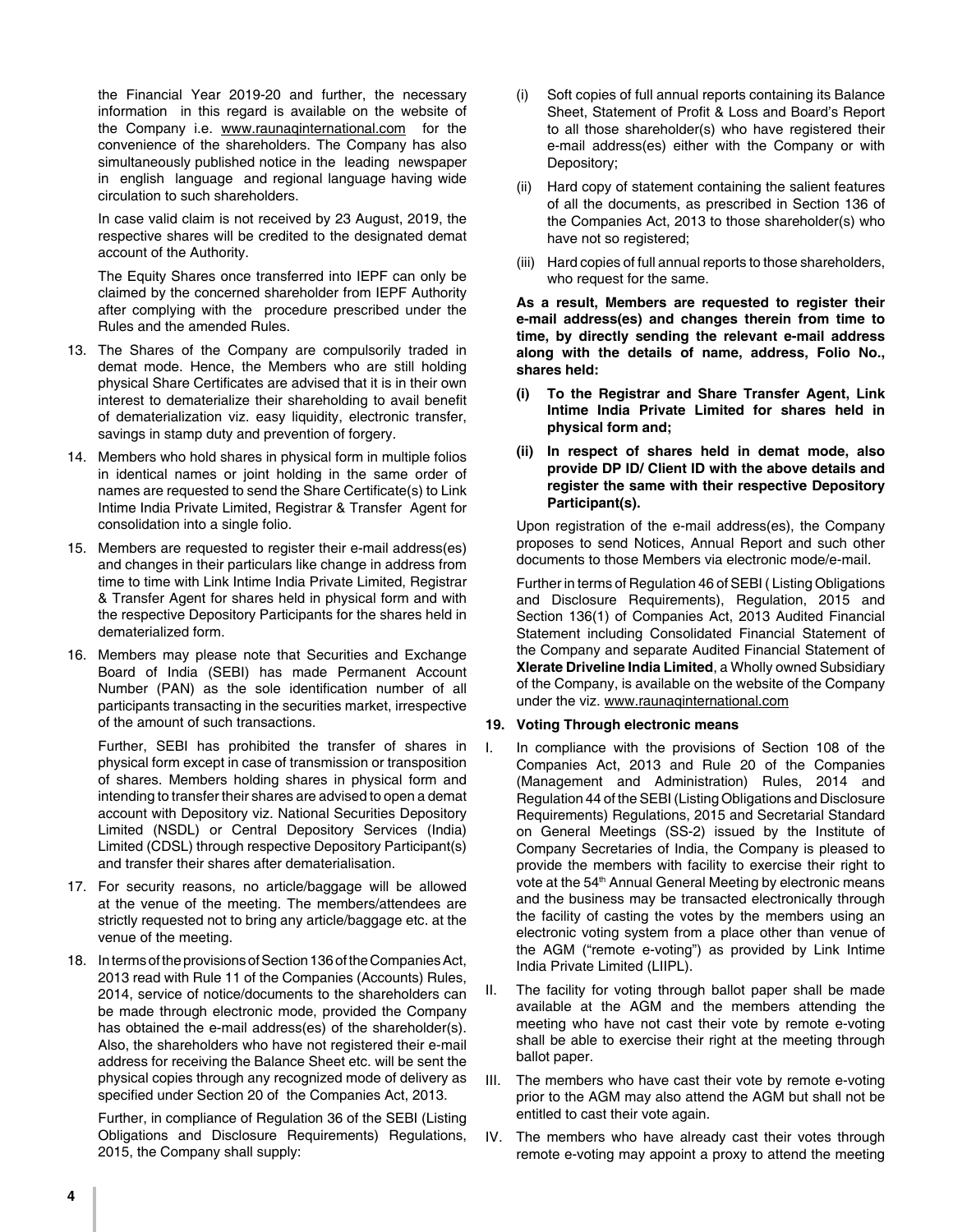instead of themselves, but such proxy will not be able to cast their vote at the meeting.

- **V. Instructions for shareholders to vote electronically:**
	- **A. Log-in to e-Voting website of Link Intime India Private Limited (LIIPL)**
		- 1. Visit the e-voting system of LIIPL. Open web browser by typing the following URL: https:// instavote.linkintime.co.in.
		- 2. Click on "Login" tab, available under 'Shareholders' section.
		- 3. Enter your User ID, password and image verification code (CAPTCHA) as shown on the screen and click on "SUBMIT"
		- 4. Your User ID details are given below:
			- a. **Shareholders holding shares in demat account with NSDL:** Your User ID is 8 Character DP ID followed by 8 Digit Client ID.
			- b. **Shareholders holding shares in demat account with CDSL:** Your User ID is 16 Digit Beneficiary ID.
			- c. **Shareholders holding shares in Physical Form (i.e. Share Certificate):** Your User ID is Event No + Folio Number registered with the Company.
	- 5. Your Password details are given below:

If you are using e-Voting system of LIIPL: https:// instavote.linkintime.co.in for the first time or if you are holding shares in physical form, you need to follow the steps given below:

 Click on "Sign Up" tab available under 'Shareholders' section, register your details and set the password of your choice and confirm. The password should contain minimum 8 characters, at least one special character, at least one numeral, at least one alphabet and at least one capital letter.

|            | For Shareholders holding shares in<br>Demat Form or Physical Form                                                                                                                                                          |  |
|------------|----------------------------------------------------------------------------------------------------------------------------------------------------------------------------------------------------------------------------|--|
| <b>PAN</b> | Enter your 10 digit alpha-numeric PAN<br>issued by Income Tax Department<br>(applicable for both demat shareholders)<br>as well as physical shareholders).                                                                 |  |
|            | • Members who have not updated their<br>PAN with depository Participant or in<br>the company record are requested to<br>use the sequence number which is<br>printed on Attendance Slip indicated<br>in the PASSWORD Field. |  |
| DOB/DOI    | Enter the DOB (Date of Birth)/DOI<br>(Date of Incorporation) as recorded with<br>depository participant or in the company<br>record for the said demat account or folio<br>number in dd/mm/yyyy format.                    |  |

| Dividend<br>Bank<br>Details | Enter the Dividend Bank Details as<br>recorded in your demat account or in<br>the company record for the said demat<br>account or folio number.                                                                                                                                       |
|-----------------------------|---------------------------------------------------------------------------------------------------------------------------------------------------------------------------------------------------------------------------------------------------------------------------------------|
|                             | Please enter the DOB/DOI or Dividend<br>Bank Details in order to register. If<br>the above mentioned details are not<br>recorded with the depository participants<br>or company, please enter Folio number<br>in the Dividend Bank Details field as<br>mentioned in instruction 4(c). |

 If you are holding shares in demat form and had registered on to e-Voting system of LIIPL: https:// instavote.linkintime.co.in and/or voted on an earlier voting of any company then you can use your existing password to login.

#### **If Shareholders holding shares in Demat Form or Physical Form have forgotten password:**

Enter User ID, select Mode and enter Image Verification code (CAPTCHA). Click on "SUBMIT".

 In case shareholder is having valid e-mail address, Password will be sent to the shareholders registered e-mail address. Else, shareholder can set the password of his/her choice by providing the information about the particulars of the Security Question & Answer, PAN, DOB/DOI, Dividend Bank Details etc. and confirm. (The password should contain minimum 8 characters, at least one special character, at least one numeral, at least one alphabet and at least one capital letter)

 **NOTE:** The password is to be used by demat shareholders for voting on the resolutions placed by the Company in which they are a shareholder and eligible to vote, provided that the Company opts for e-voting platform of LIIPL.

 For shareholders holding shares in physical form, the details can be used only for voting on the resolutions contained in this Notice.

 It is strongly recommended not to share your password with any other person and take utmost care to keep your password confidential.

### **B. Cast your vote electronically**

- After successful login, you will be able to see the notification for e-voting on the home page of INSTA Vote. Select/View "Event No" of the Company to vote.
- 7. On the voting page, you will see "Resolution Description" and against the same the option "Favour/Against" for voting.

 Cast your vote by selecting appropriate option i.e. Favour/Against as desired.

 Enter the number of shares (which represents no. of votes) as on the cut-off date under 'Favour/Against'.

8. If you wish to view the entire Resolution details, click on the 'View Resolutions' File Link.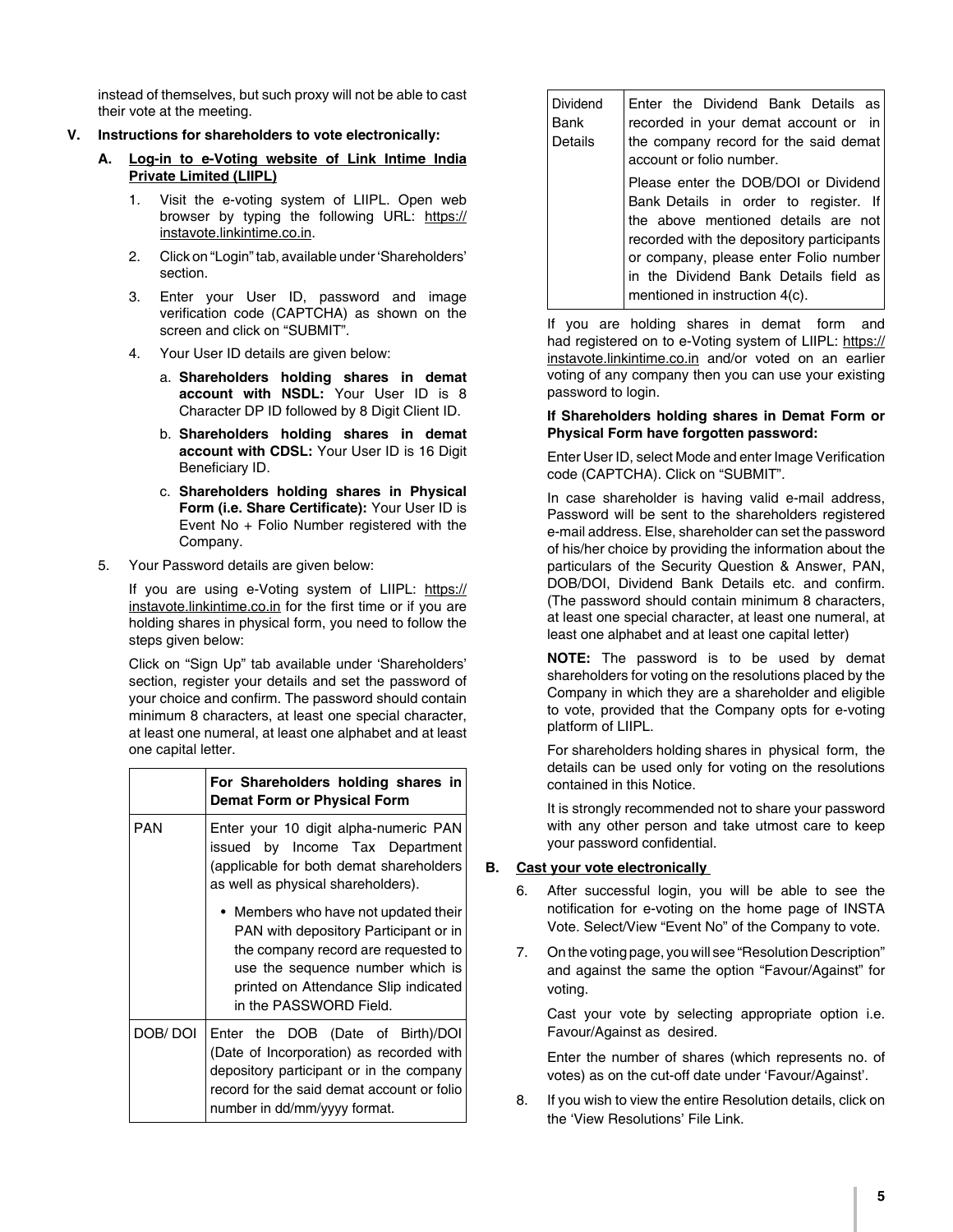- 9. After selecting the appropriate option i.e. Favour/ Against as desired and you have decided to vote, click on "SUBMIT". A confirmation box will be displayed. If you wish to confirm your vote, click on "YES", else to change your vote, click on "NO" and accordingly modify your vote.
- 10. Once you confirm your vote on the resolution, you will not be allowed to modify or change your vote subsequently.
- 11. You can also take the printout of the votes cast by you by clicking on "Print" option on the Voting page.

#### **General Guidelines for shareholders:**

1. Institutional shareholders (i.e. other than Individuals, HUF, NRI etc.) and Custodian are required to log on to e-Voting system of LIIPL: https://instavote.linkintime. co.in and register themselves as **'Custodian/Mutual Fund/ Corporate Body'.**

They are also required to upload a scanned certified true copy of the board resolution/authority letter/power of attorney etc. together with attested specimen signature of the duly authorised representative(s) in PDF format in the **'Custodian/Mutual Fund/Corporate Body'** login for the Scrutinizer to verify the same.

- 2. During the voting period, shareholders can login any number of time till they have voted on the resolution(s) for a particular "Event".
- 3. Shareholders holding multiple folios/demat account shall choose the voting process separately for each of the folios/demat account.
- 4. In case the shareholders have any queries or issues regarding e-voting, please refer the Frequently Asked Questions ("FAQs") and Instavote e-Voting manual available at https://instavote.linkintime.co.in, under Help section or write an email to enotices@linkintime. co.in or Call at :- Tel : 022 - 49186000.
- VI. You can also update your mobile number and e-mail id in the user profile details of the folio which may be used for sending future communication(s).
- VII. The remote e-voting period commences on 02 August, 2019 and ends on 04 August, 2019 at 5:00 P.M. During this period members of the Company, holding shares either in physical form or in dematerialized form, as on the cut-off date of 29 July, 2019, may cast their vote by remote e-voting. The remote e-voting module shall be disabled by LIIPL for voting thereafter. Once the vote on a resolution is cast by the member, the member shall not be allowed to change it subsequently.
- 20. The voting rights of members shall be in proportion to their shares of the paid up equity share capital of the Company as on the cut-off date of 29 July, 2019. The person who is not a member as on the cut-off date should treat this Notice for information purpose only.
- 21. Any person, who acquire shares of the Company and become member of the Company after dispatch of the

Notice of the AGM and holding shares as of the cut-off date i.e. 29 July, 2019, may obtain the user ID and password by sending a request at rajiv.ranjan@linkintime.co.in or delhi@ linkintime.co.in. However, if you are already registered with LIIPL for remote e-voting, then you can use your existing user ID and password for casting your vote.

- 22. A person whose name is recorded in the register of members or in the register of beneficial owners maintained by the depositories as on the cut-off date only shall be entitled to avail the facility of remote e-voting as well as voting at the AGM through ballot paper.
- 23. Mr. Sanket Jain, Proprietor, M/s Sanket Jain & Co., Company Secretaries, Jhansi, having his office at 'Satyaraj', Behind Hotel Chanda, Civil Lines, Jhansi- 284002 (U.P) has been appointed as the Scrutinizer to scrutinize the remote e-voting process and poll process at Annual General Meeting in a fair and transparent manner.
- 24. The Chairman shall, at the AGM, at the discussion on the resolutions on which voting is to be held, allow voting with the assistance of scrutinizer, by use of ballot paper for all those members who are present at the AGM but have not cast their votes by availing the remote e-voting facility.
- 25. The Scrutinizer shall after the conclusion of voting at the AGM, will first count the vote cast at the meeting and thereafter unblock the votes cast through remote e-voting in the presence of at least 2 (Two) witnesses not in the employment of the Company and shall make, not later than 48 (forty eight) hours of the conclusion of the AGM, a consolidated scrutinizer's report of the total votes cast in favour or against, if any, to the Chairman or a person authorized by him in writing, who shall countersign the same and declare the result of the voting forthwith.
- 26. The Results of the AGM shall be declared by the Chairman or person authorized or anyone of the director of the Company after the AGM within the prescribed time limits.
- 27. The Results declared along with the Scrutinizer's Report shall be placed on the Company's website www. raunaqinternational.com and on the website of LIIPL and communicated to BSE Limited (BSE) accordingly.
- 28. The documents referred to in the accompanying Notice and the Annual Report are open for inspection at the Registered Office of the Company during the office hours between 11:00 A.M. and 01:00 P.M. on all working days except Sunday up to the date of the Annual General Meeting and shall also be available at the venue of the meeting.

**By Order of the Board**

 **Sukhvir** Place: New Delhi **Company Secretary**<br>
Dated: 04 July, 2019 **Membership No. 54330 Membership No. 54330**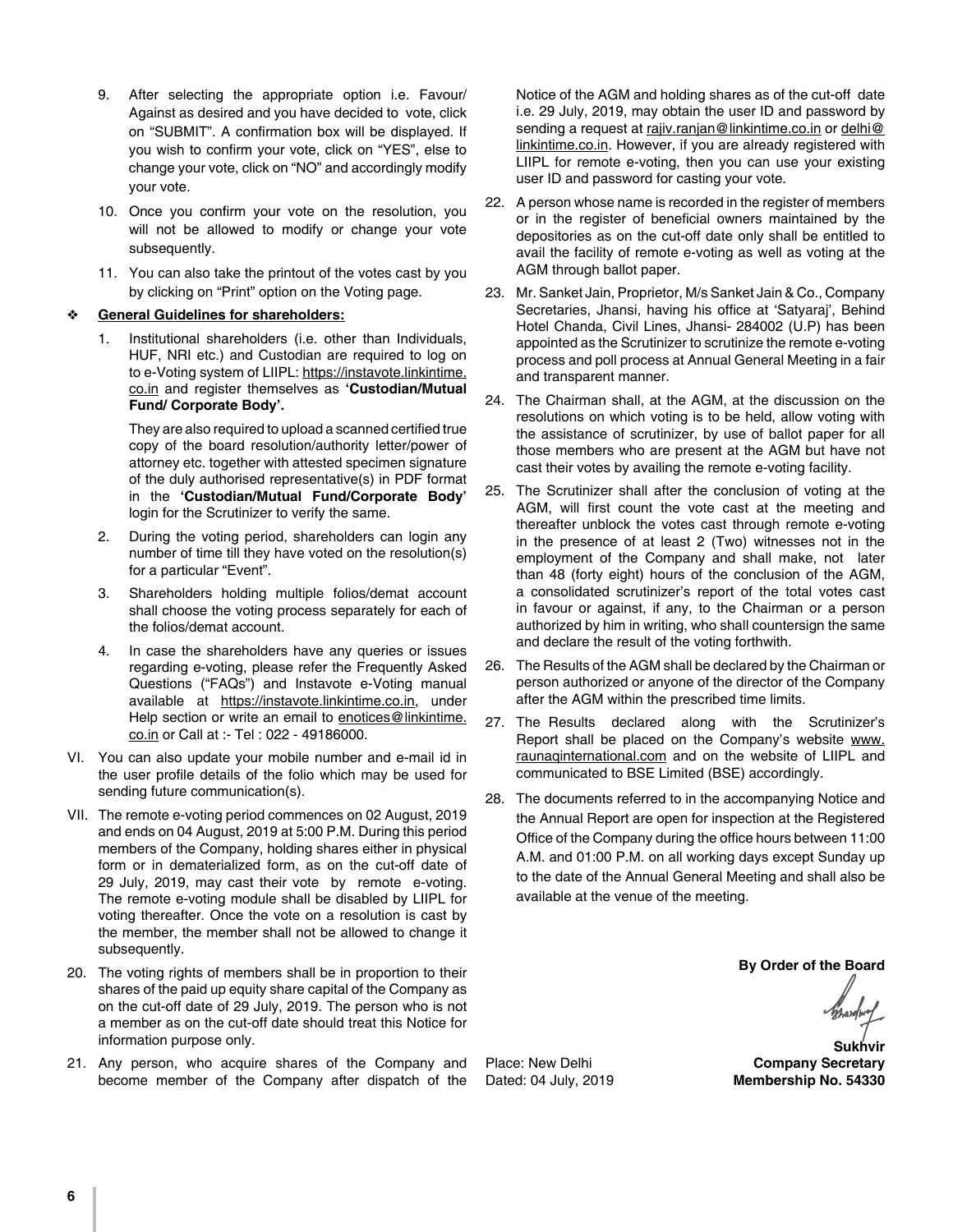### **EXPLANATORY STATEMENT (PURSUANT TO SECTION 102 OF THE COMPANIES ACT, 2013)**

#### **Item No. 02**

The Members of the Company in their Annual General Meeting held on 30 July, 2015 approved the appointment of Ms. Seethalakshmi Venkataraman as a Non-Executive Independent Director of the Company for a period of 5 (Five) Years upto the conclusion of the 55<sup>th</sup> Annual General Meeting (AGM) of the Company in the Calendar Year 2020 in terms of the provisions of Section 149 of the Companies Act, 2013 read with the rules made thereunder (including any statutory modification(s) or re-enactment thereof for the time being in force).

In terms of Regulation 17 of the SEBI (Listing Obligations and Disclosure Requirements) Regulations, 2015 as amended, No listed entity shall appoint a person or continue the directorship of any person as a Non-Executive Director who has attained the age of 75 (seventy five) years unless a special resolution is passed to that effect, in which case the explanatory statement annexed to the notice for such motion indicates the justification for continuation of Ms. Seethalakshmi Venkataraman as a Non-Executive Independent Director.

The Board of Directors of the Company on recommendation of the Nomination and Remuneration Committee, passed the resolution through circulation on 22 April, 2019 to approve the continuation of Ms. Seethalakshmi Venkataraman as a Non-Executive Independent Director of the Company w.e.f. 01 April, 2019 till the end of her current tenure upto the conclusion of the 55<sup>th</sup> Annual General Meeting (AGM) of the Company in the Calendar Year 2020 in terms of the provisions of Section 149 of the Companies Act, 2013, subject to the approval of members by way of special resolution as mandated under regulation 17 of the Regulations.

A brief profile along with the other details of Ms. Seethalakshmi Venkataraman along with the justification for the said continuation is appended herein below.

**Brief Profile:** *Ms. Seethalakshmi Venkataraman, age 76 years has done Masters in Economics from the University of Delhi. She was a research associate with All India Management Association and Faculty Research Associate in Indian Institute of Management, Ahmedabad. She has also researched on the Introduction of Management Education in India (a Ford Foundation Project). She has also worked as Senior Manager (HRD) with NTPC Limited for over 20*  years and also worked on Non Profit Management Modules *for a Project for Getty Foundation, USA. She was a Member Secretary with the Sanskrit Foundation, New Delhi.*

During the financial year 2018-19, 4 (Four) meetings of the Board of Directors had been held and 3 (Three) meetings were attended by Ms. Seethalakshmi Venkataraman.

As on 31 March, 2019, she holds Nil (0.00%) Equity Shares in the Company.

**Ms. Seethalakshmi Venkataraman is not a Member in any of the Committees of Board of Directors of the Company.**

| S.<br>No. | Name of the Company/<br>Entity in which<br>interested | <b>Committees</b><br>Chairmanship/<br><b>Membership</b> |
|-----------|-------------------------------------------------------|---------------------------------------------------------|
|           | MШ                                                    | ΝIΙ                                                     |

Ms. Seethalakshmi Venkataraman has a diversified experience in the field of Human Resource and management and had a long tenure with NTPC Limited over 20 years. She was a research associate with All India Management Association and Faculty Research Associate in Indian Institute of Management, Ahmedabad. She has also researched on the Introduction of Management Education in India (a Ford Foundation Project). She has also worked as Senior Manager (HRD) with NTPC Limited for over 20 years and also worked on Non Profit Management Modules for a Project for Getty Foundation, USA. She was a Member Secretary with the Sanskrit Foundation, New Delhi.

In view of her enriched experience and appreciable contribution, the approval of members by way of special resolution is being sought to continue Ms. Seethalakshmi Venkataraman as a Non-Executive Independent Director of the Company w.e.f. 01 April, 2019 till the end of her current tenure upto the conclusion of the 55th Annual General Meeting (AGM) of the Company in the Calendar Year 2020 in terms of the provisions of Section 149 of the Companies Act, 2013.

In the opinion of the Board, Ms. Seethalakshmi Venkataraman fulfills the conditions specified in the Companies Act, 2013 and rules made thereunder for her appointment as an Independent Director of the Company and is independent of the management. Accordingly, the Board recommends the resolution in relation to continuation of Ms. Seethalakshmi Venkataraman as a Non-Executive Independent Director w.e.f. 01 April, 2019, for the approval of the shareholders.

Except Ms. Seethalakshmi Venkataraman, none of the Directors and Key Managerial Personnel of the Company and their relatives is concerned or interested, financial or otherwise, in the resolution set out at Item No. 02 of the Notice.

#### **INSPECTION OF DOCUMENTS**

All resolutions passed in this regard are available for inspection by the Members of the Company at its Registered Office during the office hours between 11:00 A.M. to 01:00 P.M. on all working days except Sundays upto the date of Annual General Meeting and shall also be available at the venue of the meeting.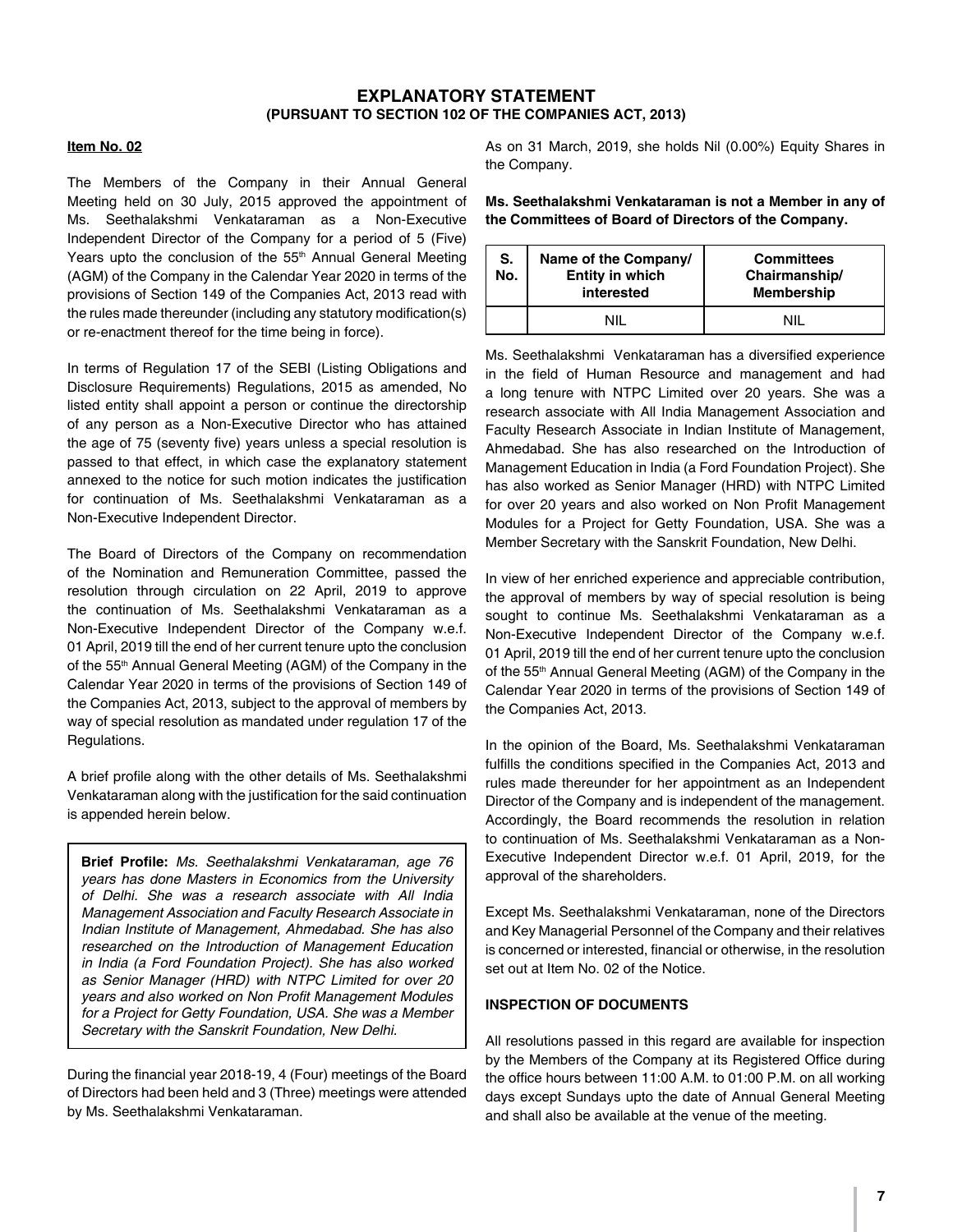#### **Item No. 03**

Mr. Rajiv Chandra Rastogi, aged 67 years has been appointed as an Additional Director in the capacity of Independent Director w.e.f. 22 April, 2019. Mr. Rajiv Chandra Rastogi, is a Commerce graduate from University of Delhi. He has a wide exposure of different aspects of industry.

In terms of Section 149 and any other applicable provisions of the Companies Act, 2013, Mr. Rajiv Chandra Rastogi being eligible and offering himself for appointment, is proposed to be appointed as an Independent Director for a term of five consecutive years up to the conclusion of the 59<sup>th</sup> Annual General Meeting of the Company.

A notice has been received from a member under Section 160 of the Companies Act, 2013 signifying their intention to propose Mr. Rajiv Chandra Rastogi as a candidate for the office of Director of the Company.

In the opinion of the Board, Mr. Rajiv Chandra Rastogi fulfills the conditions specified in the Companies Act, 2013 and rules made thereunder for his appointment as an Independent Director of the Company and is independent of the management. Accordingly, the Board recommends the resolution in relation to appointment of Mr. Rajiv Chandra Rastogi as an Independent Director, for the approval by the shareholders.

Mr. Rajiv Chandra Rastogi has vast knowledge and experience of sector in which company operates which will ensure sound decision making at level of the Board as a whole.

As on 22 April, 2019, he holds nil (0.00%) Equity Shares in the Company.

Except Mr. Rajiv Chandra Rastogi, being an appointee, none of the Directors and Key Managerial Personnel of the Company or their relatives is concerned or interested, financial or otherwise, in the resolution set out at Item No. 03 of the Notice.

#### **INSPECTION OF DOCUMENTS**

All resolutions passed in this regard are available for inspection by the Members of the Company at its Registered Office during the office hours between 11:00 A.M. to 01:00 P.M. on all working days except Sundays upto the date of Annual General Meeting and shall also be available at the venue of the meeting.

#### **Item No. 04**

Mr. Sachit Kanwar, aged 36 years has been appointed as the Joint Managing Director of the Company on 01 June 2011. He has a Bachelor's Degree in Administrative Studies from York University, Atkinson Faculty of Liberal & Professional Studies, Toronto, Ontario, Canada. After completing his graduation in the year 2004, he worked as Corporate Sales/Lease Portfolio Manager, Airport Kia, Toronto, Ontario, Canada for a period of four years, where he got the experience in the fields such as dealership sales, lease portfolio management, fleet management sales and service management etc.

He has been affiliated with the Company as a member of the Board of Directors since 23 March, 2009 and from then the Company has been taking the advantage of his guidance and supervision. He has an experience of about 15 years.

Further, Mr. Sachit Kanwar has inherited an enormous legacy and shouldered higher assignments during his tenure with the Company. His sincerity, commitment and ideas have resulted in the opening up of new opportunities for the Company. The Company has performed outstandingly well under his supervision and the Company is aggressively gearing up to capture huge growth opportunities in water distribution with increased focus on Turnover and widening the customer base. Mr. Sachit Kanwar has been associated with the Company since 2008 and has rendered valuable services to the Company.

Mr. Sachit Kanwar is also the Managing Director of Xlerate Driveline India Limited (XDIL), from where he is drawing a token remuneration of  $\bar{\tau}$  1.00 (Rupee One only) per month.

During the financial year 2018-19, 4 (Four) meetings of the Board of Directors had been held and all the meetings were attended by Mr. Sachit Kanwar.

As on 22 May, 2019, he does not hold any shares in the Company and Mr. Surinder Paul Kanwar, Chairman and Managing Director of the Company is father of Mr. Sachit Kanwar.

Mr. Sachit Kanwar does not hold the position of Chairman of any of the Committee of Board of the Company. He is a Member of Stakeholders' Relationship Committee, Corporate Social Responsibility Committee, Finance Committee of the Company.

**Mr. Sachit Kanwar is a Director and Chairman/Member of Committees of Board of the following other Companies:**

| S.<br>No. | Name of the Company/<br><b>Entity in which</b><br>interested | <b>Committees</b><br>Chairmanship/<br><b>Membership</b> |
|-----------|--------------------------------------------------------------|---------------------------------------------------------|
| 1.        | Xlerate Driveline India<br>Limited                           | <b>Finance Committee-</b><br>Member                     |

**Mr. Sachit Kanwar holds Directorship in the following Public/ Private Limited Companies:**

|                | S. No.   Name of the Company/Entity in which interested |  |
|----------------|---------------------------------------------------------|--|
| $\mathbf{1}$ . | Vibrant Finance & Investment Private Limited            |  |
| 2.             | Cliplok Simpak India Private Limited                    |  |
| 3.             | <b>Gulab Merchandise Private Limited</b>                |  |

Mr. Sachit Kanwar had been re-appointed as the Joint Managing Director of the Company for a period of 5 (Five) years w.e.f. 01 June, 2016 in the Annual General Meeting held on 03 August, 2016 along with a remuneration for a period of 3 (Three) years w.e.f. 01 June, 2016 and the same was approved by the shareholders in the Annual General Meeting held on 03 August, 2016.

However, Mr. Sachit Kanwar was drawing a maximum remuneration of  $\bar{\tau}$  84.00 Lakhs p.a. for a period of 3 (Three) years w.e.f. 01 June, 2016 as per the then prevailing Section II of Part II of Schedule V to the Companies Act, 2013 in reference to the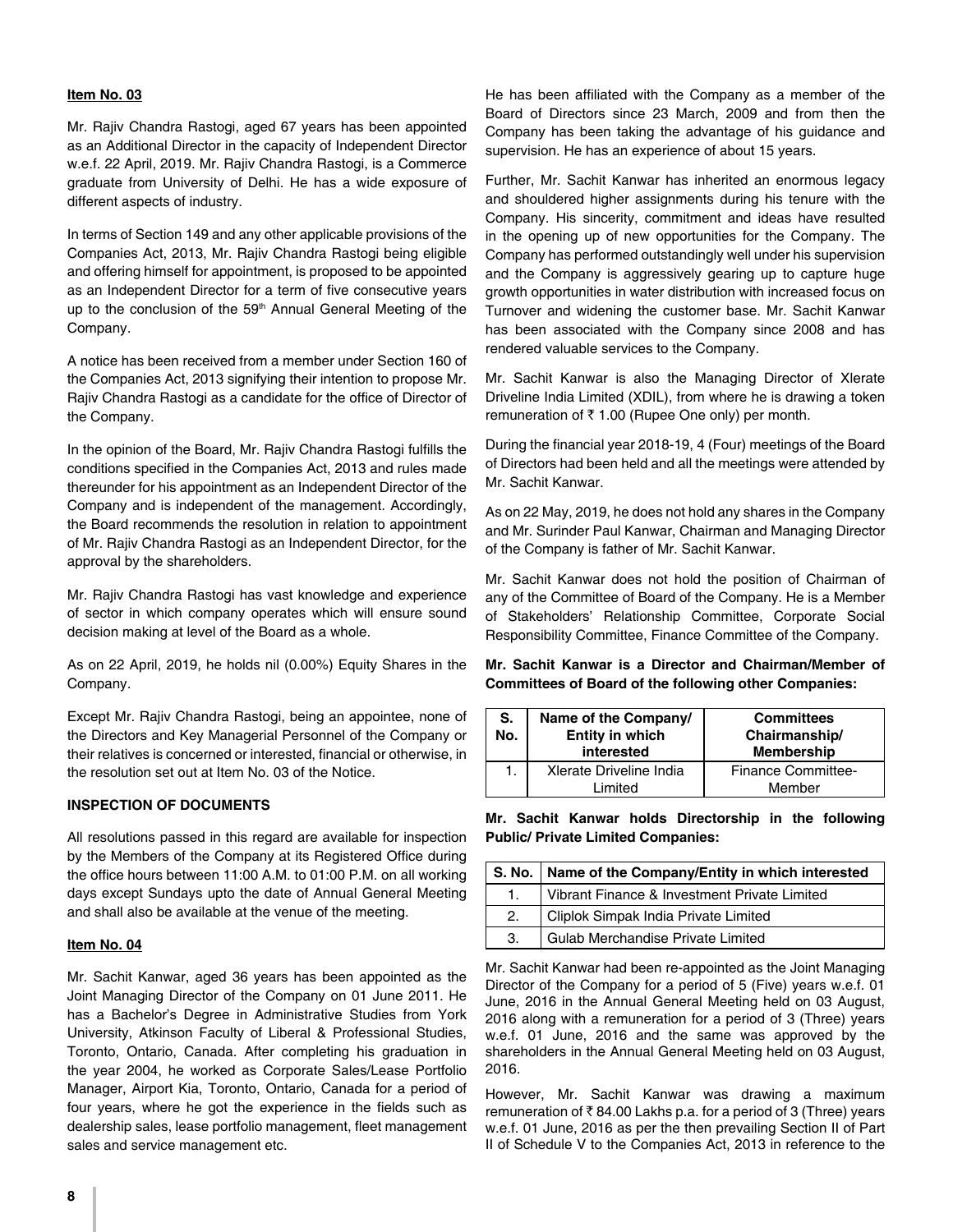Shareholders approval granted in the Annual General Meeting of REIL held on 03 August, 2016.

Further, the Board of Directors of the Company in its meeting held on 22 May, 2019 approved the payment of remuneration to Mr. Sachit Kanwar, Joint Managing Director for the remaining period of 2 (Two) years of his tenure w.e.f. 01 June, 2019 as recommended by the Nomination and Remuneration Committee in its meeting held on 22 May, 2019 in terms of Section 197, 198, Schedule V and any other applicable provisions of the Companies Act, 2013.

Further, as per the amended Schedule V of the Companies Act, 2013, the maximum remuneration payable to the managerial person in the applicable slab for the Company is  $\bar{\tau}$  84 Lakhs p.a. and the remuneration in excess of the same may be paid if the resolution passed by the Shareholders in this regard is a special resolution.

Seeing the current market scenario and business operations of the Company, it was decided by the Board in their meeting held on 22 May, 2019 to reduce the remuneration of Mr. Sachit Kanwar from  $\bar{\tau}$  84.00 Lakhs p.a. to  $\bar{\tau}$  72.00 Lakhs p.a.

Accordingly, the Board of Directors of the Company in its meeting held on 22 May, 2019 approved the payment of remuneration to Mr. Sachit Kanwar, Joint Managing Director for the period of 2 (Two) years of his tenure w.e.f. 01 June, 2019, as recommended by the Nomination and Remuneration Committee in its meeting held on even date, in terms of the provisions of Section 197, 198, Schedule V and any other applicable provisions of the Companies Act, 2013, at the terms and conditions set out below:

A. Salary:  $\overline{\xi}$  58,00,000/- (Rupees Fifty Eight Lakhs Only) per annum

Perquisites: ₹ 14,00,000/- (Rupees Fourteen Lakhs Only) per annum

pursuant to the approval of the shareholders 50% (Fifty Percent) of which shall be paid by the Company and 50% (Fifty Percent) shall be paid by Xlerate Driveline India Limited (XDIL), in which Mr. Sachit Kanwar holds the office of the Managing Director as per the following details, provided that the total remuneration drawn from the Companies shall not exceed the aforesaid higher maximum limit admissible from any one of the Company or XDIL in terms of Section V of Schedule V to the Companies Act, 2013.

|                                     |                                           |                       |                                   | ( V J        |
|-------------------------------------|-------------------------------------------|-----------------------|-----------------------------------|--------------|
| S.<br>No.                           | <b>Name of Company</b>                    | Salary<br>(Per Annum) | <b>Perquisites</b><br>(Per Annum) | Total        |
| 1.                                  | Xlerate Driveline<br><b>India Limited</b> | 29,00,000.00          | 7,00,000.00                       | 36,00,000.00 |
| 2.                                  | Raunaq EPC Inter-<br>national Limited     | 29,00,000.00          | 7,00,000.00                       | 36,00,000.00 |
| <b>Maximum Permissible</b><br>Limit |                                           | 58.00.000.00          | 14.00.000.00                      | 72.00.000.00 |

- A. The Joint Managing Director shall also be eligible to the following perquisites which shall not be included in the computation of ceiling on remuneration specified in the said Part II Section IV of Schedule V of the Companies Act, 2013:
	- i. Contribution to Provident Fund, Superannuation Fund or Annuity Fund to the extent these either singly or put together are not taxable under the Income Tax Act, 1961.
- ii. Gratuity payable at a rate not exceeding half a month's salary for each completed year of service.
- iii. Encashment of the leave at the end of the tenure.
- B. Other terms:
	- 1. He shall be entitled to re-imbursement of actual out-of-pocket expenses incurred in connection with the business of the Company.
	- 2. He shall be entitled to re-imbursement of entertainment expenses incurred for the business of the Company.
	- 3. As long as he functions as Joint Managing Director, he shall not be paid any sitting fees to attend any meeting of the Board and/or Committee thereof.
	- 4. He shall be entitled to earned/privileged leave as per the Rules of the Company.
	- 5. Subject to the superintendence, control and direction of the Board of Directors of the Company, he shall perform such duties and functions as would be commensurate with his position as the Joint Managing Director of the Company and as may be delegated to him from time to time.
	- 6. He shall not be liable to retire by rotation.

The Company shall pay the above said remuneration to Mr. Sachit Kanwar, Joint Managing Director upon the approval of the Shareholders.

Further, pursuant to the provisions of Sections 117(3), 196(4), 197, Schedule V as applicable and other applicable provisions, if any, of the Companies Act, 2013, the said terms & conditions of remuneration shall be placed for the approval of the Shareholders in the Annual General Meeting.

Therefore, the Board of Directors of your Company recommends the passing of Special Resolution as set out at Item No. 4 of the Notice.

Except Mr. Sachit Kanwar, himself and his father, Mr. Surinder Paul Kanwar, Chairman & Managing Director of the Company, no other Director or Key Managerial Personnel of the Company and their relatives is concerned or interested, financial or otherwise, in the passing of the above resolution(s) as set out in Item No. 04 of the notice.

#### **INSPECTION OF DOCUMENTS**

All resolutions passed in this regard are available for inspection by the Members of the Company at its Registered Office during the office hours between 11:00 A.M. to 01:00 P.M. except Sundays upto the date of the Annual General Meeting and shall also be available at the venue of the meeting.

#### **Item No. 05**

 $\overline{f}$ 

The Company has a Wholly Owned Subsidiary Company, Xlerate Driveline India Limited with an investment of 1,48,77,038 Equity Shares of face value of  $\bar{x}$  10 each. Xlerate Driveline India Limited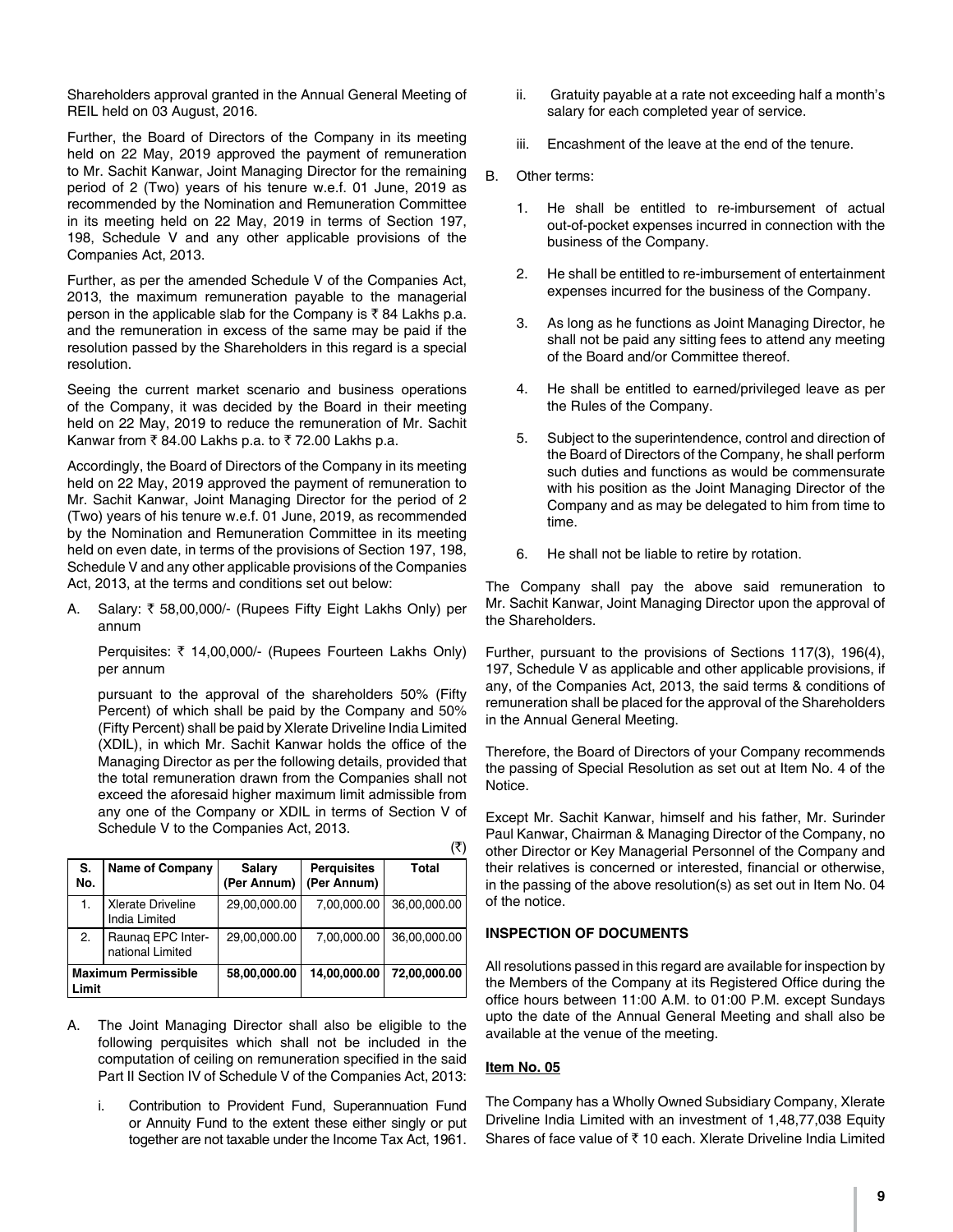is into the business of Manufacturing and trading of Automotive clutches which is a non-core business for the Company as the Company has been in the EPC business for the more than four decades.

Bharat Gears Limited one of the group Company and a related party who is one of the leading gear manufacturer in India and is an established name in the auto component industry, has shown keen interest in acquiring the Xlerate Driveline India Limited which has a similar line of business. Bharat Gears Limited has offered to buy the said 1,48,77,038 Equity Shares for a total consideration of  $\bar{\tau}$  9.42 Crores i.e. at a price around  $\bar{\tau}$  6.33 per share. The fair value of the equity shares of Xlerate Driveline India Limited is  $\bar{\tau}$  6.33 per share computed by Keynote Financial Services Limited, a SEBI Registered Merchant Banker, whose valuation report was considered and taken on record by the Board of Directors of the Company at its meeting held on 04 July 2019. Further, Board of Directors of the Company on the even date has approved the disposal of the Company's entire stake in Xlerate Driveline India Limited subject to the approval of the members.

Your directors believe that selling the entire stake in Xlerate Driveline India Limited would be beneficial to your Company in the long term, as the proceeds of the stake sale partly could be utilised to pay off the debts which will drastically bring down the financial burden on the Company and rest of the funds can be utilised in procuring the projects in the Water sector and bidding across international borders.

The proposed sale of investments held by the Company in Xlerate Driveline India Limited may amount to disposal of substantially whole of the undertaking which requires the consent of the Company by a Special Resolution under section 180(1)(a) of the Companies Act, 2013 and Regulation 24 of the SEBI (Listing Obligations and Disclosure Requirements) Regulations, 2015.

The Acquirer is a related party to your Company in terms of Section 2(76) of the Companies Act, 2013, and accordingly as required under Section 188 of the Companies Act, 2013 read along with Companies (Meeting of the Board and its Powers) Rules 2014, Regulation 23 of SEBI (Listing Obligations and Disclosure Requirements) Regulation 2015 and our Policy on the Related Party Transactions, the proposed transaction with Acquirer shall be treated as a material Related Party Transaction which warrants your Company to seek for approval of the members by means of Ordinary Resolution. All related parties shall abstain from voting on the transaction pursuant to the provisions of the proviso to Section 188 of the Companies Act, 2013 and Regulation 23 of the SEBI (Listing Obligations and Disclosure Requirements) Regulation 2015.

The particulars of the transaction pursuant to the provisions of Section 188 of the Companies Act, 2013 read with Rule 15(3) of Companies (Meeting of Board and its Powers) Rules, 2014 are as under:

| Name of the<br>related party                                                                                                      | Bharat Gears Limited (Acquirer) and<br>Xlerate Driveline India Limited (Target<br>Company)                                                                                                                                                                                                                                                                                                                                                                                                                                                                          |
|-----------------------------------------------------------------------------------------------------------------------------------|---------------------------------------------------------------------------------------------------------------------------------------------------------------------------------------------------------------------------------------------------------------------------------------------------------------------------------------------------------------------------------------------------------------------------------------------------------------------------------------------------------------------------------------------------------------------|
| Name of the<br>director or key<br>managerial<br>personnel who<br>is related, if any                                               | Mr. Surinder Paul Kanwar Chairman and<br>Managing Director is the Chairman and<br>Managing Director of Bharat Gears Limited.<br>Mr. Surinder Paul Kanwar Chairman and<br>Managing Director, Mr. Sachit Kanwar<br>Joint Managing Director, Dr Sanjeev<br>Independent<br><b>Director</b><br>Kumar.<br>and<br>Mr. Rajiv Chandra Rastogi, Independent<br>Director are directors on the Board of the<br>Target Company.<br>Mr. Sachin Mittal and Mr. Sukhvir are the<br>Chief Financial Officer and Company<br>Secretary of<br>Company<br>the<br>Target<br>respectively. |
| Nature of<br>relationship                                                                                                         | Bharat Gears Limited is a group company<br>and Xlerate Driveline India Limited is a<br>Wholly Owned Subsidiary Company and<br>are related parties within the meaning of<br>Section 2(76)(v) of the Companies Act,<br>2013.                                                                                                                                                                                                                                                                                                                                          |
| Nature, material<br>terms and<br>monetary value<br>of the contract<br>or arrangement                                              | The Contract/ arrangement pertaining to the<br>sale of shares by Raunaq EPC International<br>Limited in Xlerate Driveline India Limited<br>to Bharat Gears Limited as mentioned in<br>the resolution no. 05 and its explanatory<br>statement.<br>The<br>total<br>consideration<br>proposed for<br>the said acquisition is $\overline{\xi}$ 9.42 Crores i.e.<br>around ₹ 6.33 per share which is as per<br>the fair value of ₹6.33 per share computed<br>by Keynote Financial Services Limited,<br><b>Merchant Bankers</b>                                           |
| Any other<br>information<br>relevant or<br>important for<br>the members<br>to take a<br>decision on<br>the proposed<br>resolution | None                                                                                                                                                                                                                                                                                                                                                                                                                                                                                                                                                                |

Therefore, the Board of Directors of your Company recommends the passing of the resolution in Item No. 05 of the Notice as a Special Resolution u/s 180(1)(a) and 188 of the Companies Act, 2013.

Except Mr. Surinder Paul Kanwar and his son Mr. Sachit Kanwar, none of the Directors or Key Managerial Personnel of the Company and their relatives is concerned or interested, financial or otherwise, in the resolution set out at Item No. 05 of the Notice.

### **INSPECTION OF DOCUMENTS**

All resolutions passed in this regard and the Valuation Report are available for inspection by the Members of the Company at its Registered Office during the office hours between 11:00 A.M. to 01:00 P.M. on all working days except Sundays upto the date of the Annual General Meeting and shall also be available at the venue of the Meeting.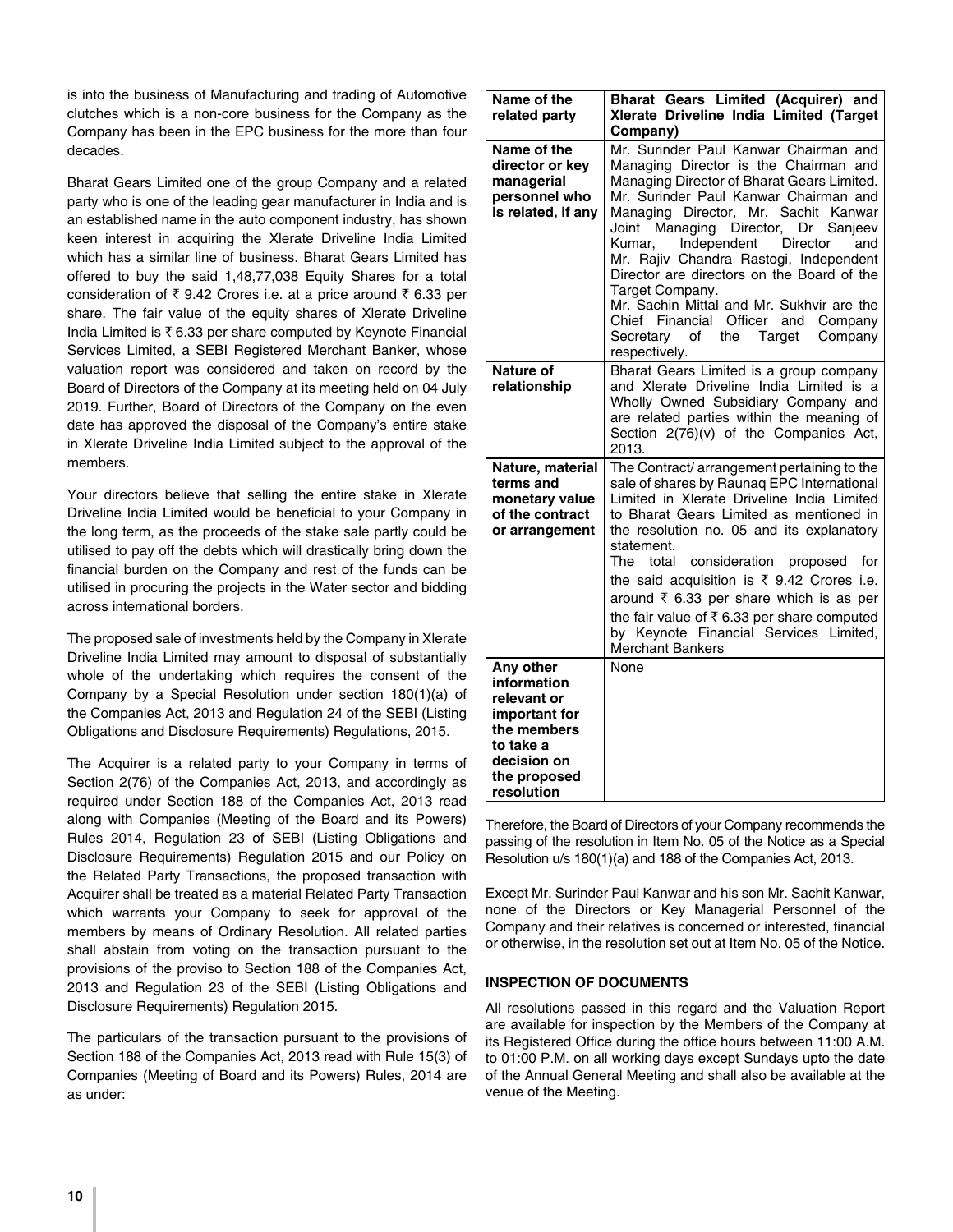### **BRIEF RESUME OF THE DIRECTORS SEEKING CONTINUATION/APPOINTMENT AS REQUIRED UNDER REGULATION 36 OF THE SEBI (LISTING OBLIGATIONS AND DISCLOSURE REQUIREMENTS) REGULATIONS, 2015**

#### **Ms. Seethalakshmi Venkataraman**

Ms. Seethalakshmi Venkataraman aged 76 years is a Non-Executive Independent Director of the Company. She is associated with the Company since 28 March, 2015 and has done Masters in Economics from the University of Delhi. She was a research associate with All India Management Association and Faculty Research Associate in Indian Institute of Management, Ahmedabad. She has also researched on the Introduction of Management Education in India (a Ford Foundation Project). She has also worked as Senior Manager (HRD) with NTPC Limited for over 20 years and also worked on Non Profit Management Modules for a Project for Getty Foundation, USA. She was a Member Secretary with the Sanskrit Foundation, New Delhi.

During the Financial Year 2018-19, 4 (Four) meetings of the Board of Directors have been held and 3 (Three) meetings were attended by Ms. Seethalakshmi Venkataraman.

Ms. Seethalakshmi Venkataraman is not related in any capacity whether directly or indirectly with any other Director, Manager and other Key Managerial Personnel (KMP) of the Company.

### **Ms. Seethalakshmi Venkataraman is a Director and Chairman/ Member of Committees of Board of the following other Companies:**

| S.<br>No. | Name of the Company/<br>Entity in which<br>interested | <b>Committee</b><br>Chairmanship/<br><b>Membership</b> |
|-----------|-------------------------------------------------------|--------------------------------------------------------|
|           | -                                                     |                                                        |

**Ms. Seethalakshmi Venkataraman holds Directorship in the following Private Limited Companies:**

| S.<br>No. | Name of the Company/Entity in which interested |  |
|-----------|------------------------------------------------|--|
|           | -                                              |  |

As on 31 March, 2019, she does not hold any share in the Company.

#### **Mr. Rajiv Chandra Rastogi**

Mr. Rajiv Chandra Rastogi, aged 67 years has been appointed as an Additional Director in the capacity of Independent Director w.e.f. 22 April, 2019. Mr. Rajiv Chandra Rastogi, is a Commerce graduate from University of Delhi. He has a wide exposure of different aspects of industry.

During the Financial Year 2018-19, 4 (Four) meetings of the Board of Directors have been held and Mr. Rajiv Chandra Rastogi was not a director during the said period.

Mr. Rajiv Chandra Rastogi is not related in any capacity whether directly or indirectly with any other Director, Manager and other Key Managerial Personnel (KMP) of the Company.

Mr. Rajiv Chandra Rastogi is a member of Audit Committee and Nomination and Remuneration Committee of the Company.

**Mr. Rajiv Chandra Rastogi is a Director and Chairman/ Member of Committees of Board of the following other Companies:**

| S.<br>No. | Name of the Company/<br>Entity in which<br>interested | <b>Committees</b><br>Chairmanship/<br><b>Membership</b>    |
|-----------|-------------------------------------------------------|------------------------------------------------------------|
| 1.        | Xlerate Driveline India<br>Limited                    | Audit Committee - Member                                   |
| 2.        | Xlerate Driveline India<br>Limited                    | Nomination and<br><b>Remuneration Committee-</b><br>Member |

#### **Mr. Rajiv Chandra Rastogi holds Directorship in the following Private Limited Companies:**

| S.<br>No. | Name of the Company/Entity in which interested |
|-----------|------------------------------------------------|
|           | City Fame Engineering Private Limited<br>-     |

As on 22 April, 2019, he does not hold any Share in the Company.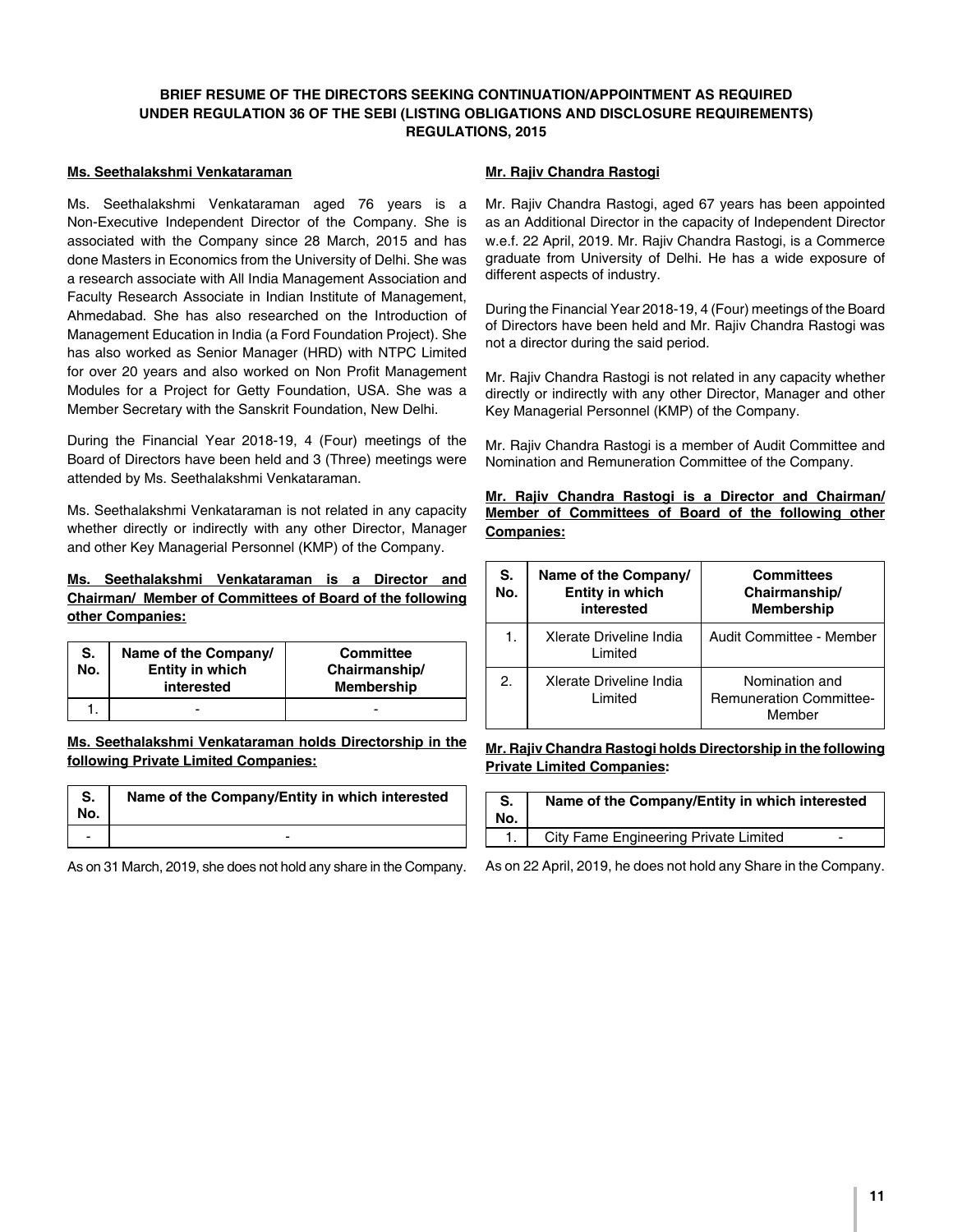### **STATEMENT OF PARTICULARS (PURSUANT TO SCHEDULE V TO THE COMPANIES ACT, 2013) MR. SACHIT KANWAR, JOINT MANAGING DIRECTOR**

# **I. GENERAL INFORMATION**

| S. No        | <b>Particulars/Subject</b>                                                                                                                                           | <b>Information</b>                                                                                                                                                                                                                                                                                                                                      |
|--------------|----------------------------------------------------------------------------------------------------------------------------------------------------------------------|---------------------------------------------------------------------------------------------------------------------------------------------------------------------------------------------------------------------------------------------------------------------------------------------------------------------------------------------------------|
| 1.           | Nature of industry                                                                                                                                                   | Engineering, Procurement, Construction                                                                                                                                                                                                                                                                                                                  |
| 2.           | Date or expected date of commencement of<br>commercial production.                                                                                                   | The Company was incorporated on 24 April, 1965                                                                                                                                                                                                                                                                                                          |
| 3.           | In case of new companies, expected date of   N.A.<br>commencement of activities as per project<br>approved by financial institutions appearing<br>in the prospectus. |                                                                                                                                                                                                                                                                                                                                                         |
| $\mathbf{A}$ | Financial performance based<br>qiven<br>on<br>indicators                                                                                                             | In the Financial Year 2018-19, the Company made a turnover of $\bar{\tau}$ 5,204.59<br>Lakhs (including other income) and Loss of ₹ 527.62 Lakhs after tax<br>Whereas in the financial year ended 31 March, 2018, the Company<br>registered turnover of $\overline{\xi}$ 4,557.37 Lakhs (including other income) and<br>Loss of ₹98.89 Lakhs after tax. |
| 5.           | Export<br>performance<br>and<br>foreign<br>net<br>exchange collections                                                                                               | During the financial year ended 31 March 2019, no projects outside India<br>had been executed by the Company and therefore no foreign exchange<br>was earned.                                                                                                                                                                                           |
| 6.           | Foreign Investments or collaborators, if any.                                                                                                                        | No such investment or collaboration except minor shareholding of<br>Non-Resident Indians.                                                                                                                                                                                                                                                               |

# **II. INFORMATION ABOUT THE APPOINTEE**

| S. No            | <b>Particulars/Subject</b>      | <b>Information</b>                                                                                                                                                                                                                                                                                                                                                                                                                                                                                                                                                                                                                                                                                                                                                                                                                                                                                                                                                                                                                                                                                                                                                                                                                                                                                                                                                                                                                                                                                                                                                                                                 |  |  |
|------------------|---------------------------------|--------------------------------------------------------------------------------------------------------------------------------------------------------------------------------------------------------------------------------------------------------------------------------------------------------------------------------------------------------------------------------------------------------------------------------------------------------------------------------------------------------------------------------------------------------------------------------------------------------------------------------------------------------------------------------------------------------------------------------------------------------------------------------------------------------------------------------------------------------------------------------------------------------------------------------------------------------------------------------------------------------------------------------------------------------------------------------------------------------------------------------------------------------------------------------------------------------------------------------------------------------------------------------------------------------------------------------------------------------------------------------------------------------------------------------------------------------------------------------------------------------------------------------------------------------------------------------------------------------------------|--|--|
| 1.               | <b>Background Details</b>       | Mr. Sachit Kanwar has been affiliated with the Company as a Member of the Board of<br>Directors since 23 March, 2009. He holds Bachelor's Degree in Administrative Studies<br>from York University-Atkinson Faculty of Liberal & Professional Studies, Toronto, Ontario.<br>He joined the Company as a Management Trainee and during his training tenure, he<br>transformed his capabilities manifold to deal with the specialized business segment of<br>the Company. To take advantage of his wide exposure in different business segments<br>viz. dealership sales, lease portfolio management, fleet management sales and service<br>management etc., he had been appointed as Executive Director of the Company w.e.f.<br>01 June, 2011 and currently he is re appointed as Joint Managing Director of the Company<br>w.e.f. 01 June, 2016 and since then the Company has been taking the advantage of his<br>guidance and supervision. Because of his sustained efforts, the Company in the past has<br>shown an upward growth pattern and has achieved success in creating a brand image<br>in the EPC Industry. Further, the Company is diversifying in the water distribution sector<br>under his vision to overcome the sluggish power sector prevailing for past few years.<br>He is son of Mr. Surinder Paul Kanwar, Chairman & Managing Director of the Company.<br>He is also the Managing Director of Xlerate Driveline India Limited (XDIL), which is a<br>100% Wholly Owned Subsidiary (WOS) of the Company from where he is drawing a<br>token remuneration of ₹1.00 (Rupee One only) per month. |  |  |
| 2.               | Past remuneration               | During his present tenure as Joint Managing Director of the Company, the remuneration<br>paid to Mr. Sachit Kanwar for the Financial Year 2018-2019 is as per the limits prescribed<br>in the Schedule V to the Companies Act, 2013.                                                                                                                                                                                                                                                                                                                                                                                                                                                                                                                                                                                                                                                                                                                                                                                                                                                                                                                                                                                                                                                                                                                                                                                                                                                                                                                                                                               |  |  |
| 3.               | Recognition or awards           | During the tenure of Mr. Sachit Kanwar, the Company has been able to make a brand<br>image in the EPC Industry. It has established a reputation for expedious execution of<br>Projects and due to this, the Company has been able to add prestigious Clients to its<br>customer Base like Reliance Infra, NTPC, Adani Power, Lanco Infrastructure, Jindal<br>India Thermal Power, Larsen & Toubro, Hindustan Zinc Limited, Orient Cement limited,<br>Delhi Metro Rail Corporation Limited and Indian Power Corporation Limited. Recently<br>the Company has been awarded for Best Safety Conscious Contractor by GE for their<br>Ghatampur Thermal Power project.                                                                                                                                                                                                                                                                                                                                                                                                                                                                                                                                                                                                                                                                                                                                                                                                                                                                                                                                                  |  |  |
| $\overline{4}$ . | Job profile and his suitability | The Shareholders and Board of Directors has bestowed Mr. Sachit Kanwar with<br>substantial powers of the management subject to supervision and control of professional<br>Board of Directors. Under his superior effort and pragmatic leadership, the Company<br>has progressed steadily since his appointment. In view of his enriched experience,<br>appreciable contribution and enlarged leadership, the Board proposes for the payment<br>of remuneration to Mr. Sachit Kanwar, Joint Managing Director of the Company, for a<br>further period of 2 (Two) years, w.e.f. 01 June, 2019 for his present tenure.                                                                                                                                                                                                                                                                                                                                                                                                                                                                                                                                                                                                                                                                                                                                                                                                                                                                                                                                                                                                |  |  |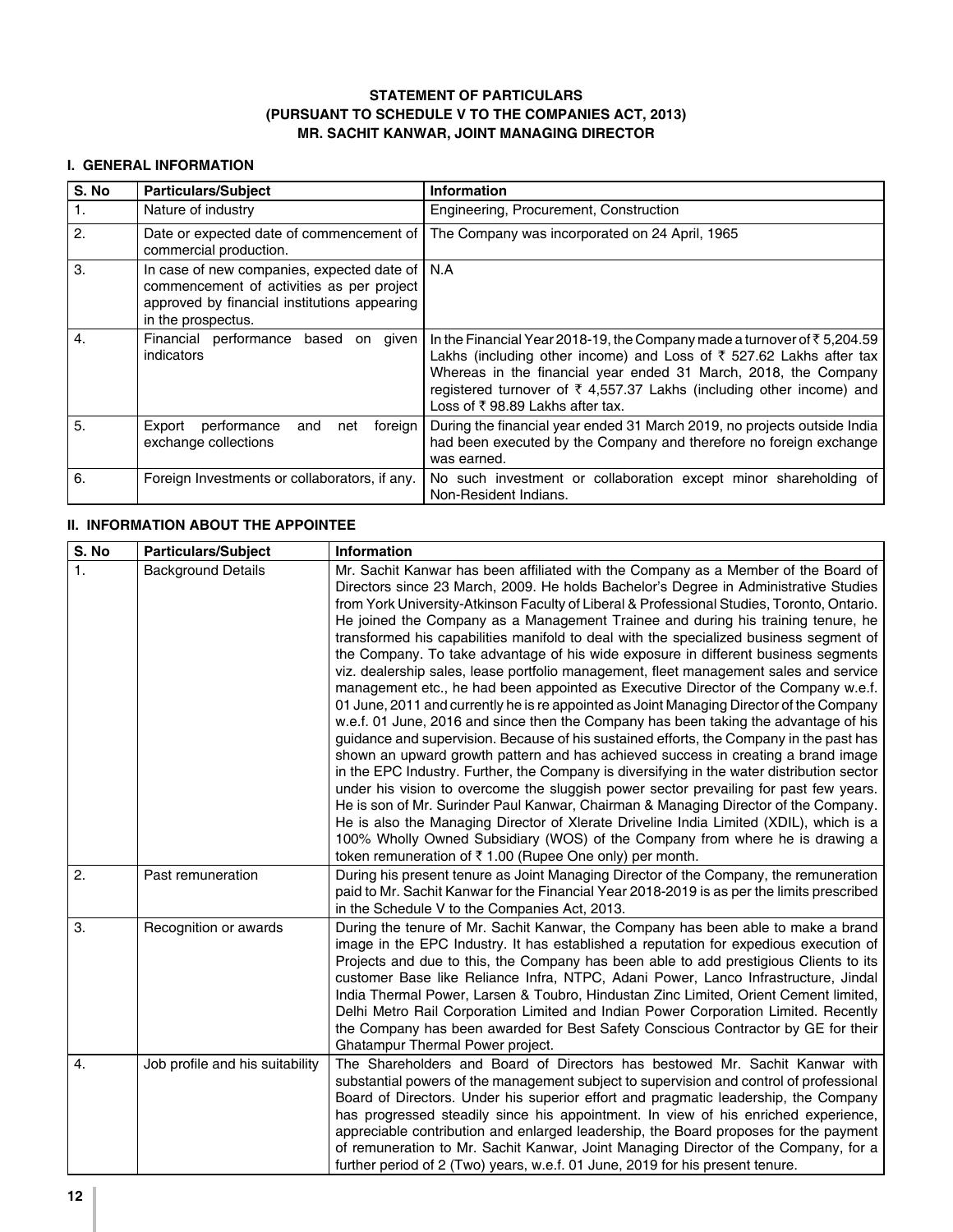| 5. | Remuneration proposed                                                                                                                      | Salary, other perquisites and other terms as fully set out in the explanatory statement of<br>item no. 04 of the Notice.                                                                                                                                                                                                                                                                                                                                                                                                                                                                                                                                                                                                                                                                                                                                                                                                                                                                                                                       |  |
|----|--------------------------------------------------------------------------------------------------------------------------------------------|------------------------------------------------------------------------------------------------------------------------------------------------------------------------------------------------------------------------------------------------------------------------------------------------------------------------------------------------------------------------------------------------------------------------------------------------------------------------------------------------------------------------------------------------------------------------------------------------------------------------------------------------------------------------------------------------------------------------------------------------------------------------------------------------------------------------------------------------------------------------------------------------------------------------------------------------------------------------------------------------------------------------------------------------|--|
| 6. | Comparative<br>remuneration<br>profile<br>with<br>respect<br>to<br>industry, size of the company,<br>profile of the position and<br>person | The proposed remuneration is comparative with the remuneration being paid to the<br>Chairman/Joint Managing Director of the same size and profitability.                                                                                                                                                                                                                                                                                                                                                                                                                                                                                                                                                                                                                                                                                                                                                                                                                                                                                       |  |
| 7. | relationship<br>Pecuniary<br>indirectly with<br>directly or<br>the company or managerial<br>personnel, if any                              | Mr. Sachit Kanwar, Joint Managing Director and Mr. Surinder Paul Kanwar, Chairman<br>& Managing Director are the two Whole time Directors (WTDs) in the Company and<br>both are related as son and father respectively. Except the WTDs, no other director or<br>relative is having any material pecuniary transactions with the Company. During the<br>period ended on 31 March 2019, related party transaction amounted to ₹9720.09 Lakhs<br>(FY 2017-18: ₹14261.11 Lakhs). Mr. Sachit Kanwar has drawn his remuneration during<br>FY 2018-19 amounting to ₹93.05 Lakhs (FY 2017-18 ₹93.05 Lakhs). Mr. Surinder Paul<br>Kanwar has drawn a token remuneration of of $\bar{\tau}$ 1.00 (Rupee One only) per month during<br>the year 2018-19 (FY 2017-18: ₹ 1.00 per month). Mr. Surinder Paul Kanwar is also<br>the Chairman & Managing Director of Bharat Gears Limited from where he is drawing<br>remuneration as per the limits prescribed under Schedule V to the Companies Act, 2013<br>subject to the approval of Central Government. |  |
|    |                                                                                                                                            | The Company discloses the related party transactions annually in the books of accounts<br>of the Company. The Audit Committee discusses and approves such transactions every<br>quarter. The Board of Directors duly approves the related party transactions and in the<br>opinion of Board of Directors of the Company, none of the transactions is prejudicial to<br>the interest of the Company.                                                                                                                                                                                                                                                                                                                                                                                                                                                                                                                                                                                                                                            |  |

# **III. OTHER INFORMATION**

| S. No          | <b>Particulars/Subject</b>                                                   | Information                                                                                                                                                                                                                                                                                                                                                                                                                                                                                                                                                                                                                                                                                                                                                                                                                                                                                                                                                                                        |  |  |
|----------------|------------------------------------------------------------------------------|----------------------------------------------------------------------------------------------------------------------------------------------------------------------------------------------------------------------------------------------------------------------------------------------------------------------------------------------------------------------------------------------------------------------------------------------------------------------------------------------------------------------------------------------------------------------------------------------------------------------------------------------------------------------------------------------------------------------------------------------------------------------------------------------------------------------------------------------------------------------------------------------------------------------------------------------------------------------------------------------------|--|--|
| $\mathbf{1}$ . | Reason of loss                                                               | The Company's revenue has increased to $\bar{\tau}$ 5,204.59 Lakhs (including other income) in<br>FY 2018-19 from $\overline{\tau}$ 4,557.37 Lakhs (including other income) in FY 2017-18 at a growth<br>rate of more than 14% because of execution of existing projects. Still the Loss before tax<br>has also increased to ₹626.56 Lakhs in FY 2018-19 from ₹158.38 Lakhs in FY 2017-18<br>due to increase in the raw material and finance cost. The Company has been struggling<br>to bag new orders due to the continuous adverse market conditions in the power sector<br>especially thermal power.                                                                                                                                                                                                                                                                                                                                                                                           |  |  |
| 2.             | Steps taken or proposed to                                                   | The Company has adopted the following measures to improve the profitability:                                                                                                                                                                                                                                                                                                                                                                                                                                                                                                                                                                                                                                                                                                                                                                                                                                                                                                                       |  |  |
|                | be taken for improvement                                                     | • The Company is diversifying in the water system and have also quoted few tenders.<br>The Company shall be tracking this area and shall try to enter the same with the help<br>of some JV partner.<br>The Company intends to select clients and projects cautiously to reduce exposure to<br>laggard projects that can be a drag on its balance sheet.<br>• Focus on high quality performance delivery and good relationship with existing<br>customers to generate rapid new order flows.<br>• Widening of customer base for growth of business both from private and public sector.<br>• Conscious efforts for the development of customer base in the respective business<br>segments.<br>• Company has not only focused on securing new orders but also efficiently executed<br>existing orders to the satisfaction of various customers.<br>• Focus on significant improvements in operating costs.<br>• Cost control in all areas.<br>• Company is also exploring orders across boundaries. |  |  |
| 3.             | Expected increase in the<br>productivity and profits in<br>measurable terms. | The Company expects increase in productivity by laying emphasis on improving<br>business infrastructure, strengthening in-house Engineering team with the induction<br>of new professional project managers, technical personnel and support staff thereby<br>increasing the total revenues and profitability. Further, the company focuses on laying                                                                                                                                                                                                                                                                                                                                                                                                                                                                                                                                                                                                                                              |  |  |
|                |                                                                              | down a strong emphasis on execution and believe that the promise to deliver will hold<br>the Company in good stead in the long term. The Company believes that the aforesaid<br>measures would substantively increase the revenue and profits of the Company.                                                                                                                                                                                                                                                                                                                                                                                                                                                                                                                                                                                                                                                                                                                                      |  |  |
|                |                                                                              | Further, the Company expects to increase the consolidated revenues and profits by<br>gaining footage in automotive clutches through its wholly owned subsidiary Company.                                                                                                                                                                                                                                                                                                                                                                                                                                                                                                                                                                                                                                                                                                                                                                                                                           |  |  |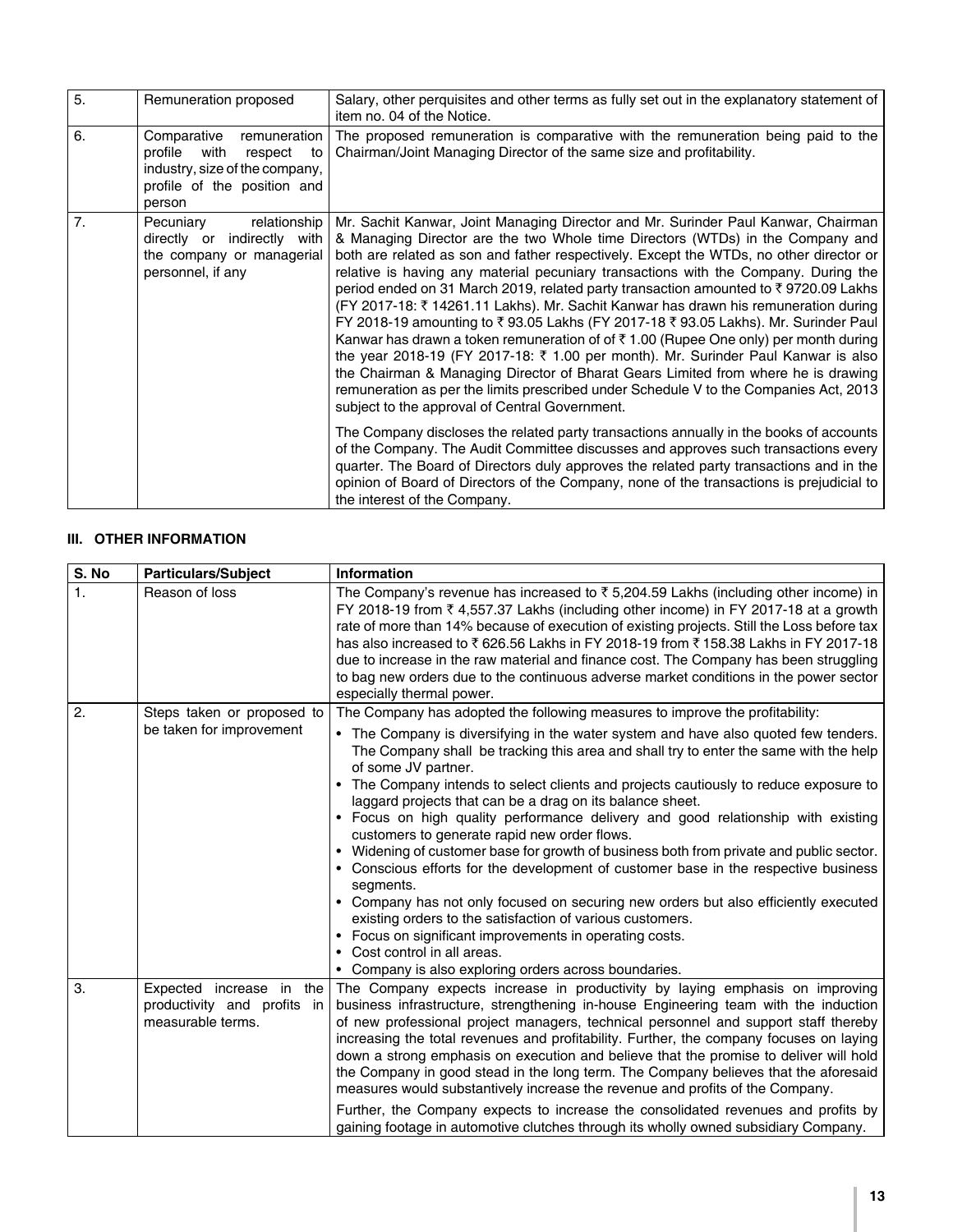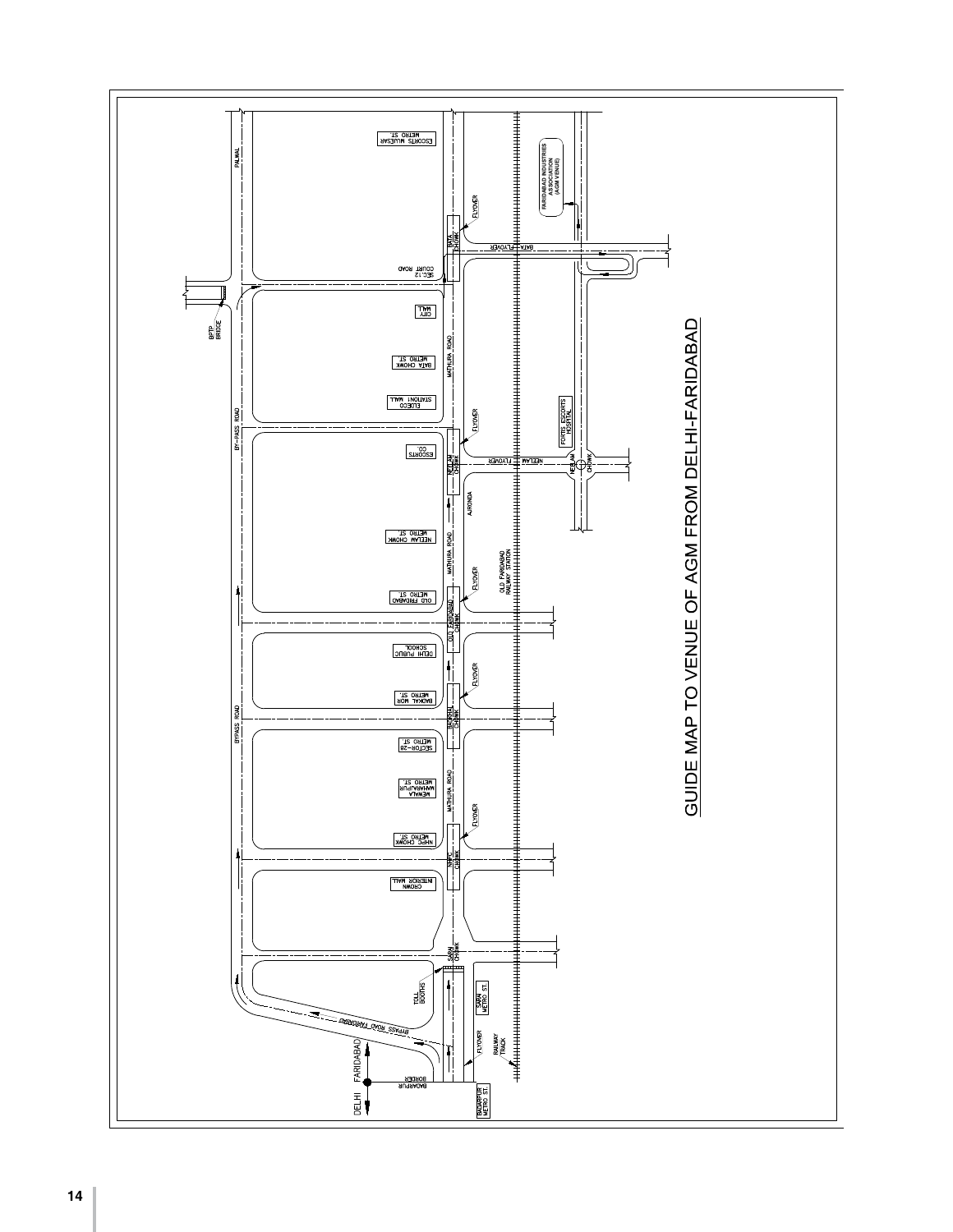| RAUNAQ EPC INTERNATIONAL LIMITED |  |  |  |  |  |  |
|----------------------------------|--|--|--|--|--|--|
|----------------------------------|--|--|--|--|--|--|

#### **Regd. Office:** 20 K.M. Mathura Road, P.O. Amar Nagar, Faridabad -121003, Haryana **Tel.:** +91 (129) 4288888, **Fax:** +91 (129) 4288823-22 **E-mail:** info@raunaqintl.com, **Website:** www.raunaqinternational.com **CIN:** L51909HR1965PLC034315

### **Form No. MGT-11 PROXY FORM**

[Pursuant to Section 105(6) of the Companies Act, 2013 and rule 19(3) of the Companies (Management and Administration) Rules, 2014]

| Name of the Member(s)     | $\ddot{\phantom{a}}$ |
|---------------------------|----------------------|
| <b>Registered Address</b> | $\sim$               |
|                           |                      |
| E-mail Id                 | $\cdot$              |
|                           | . .                  |
| Folio No./Client ID       |                      |
| DP ID                     |                      |

 $\mathbb{\mathbb{X}}$ 

I/We, being the member(s) of \_\_\_\_\_\_\_\_\_\_\_\_\_\_\_\_\_\_\_\_\_\_\_\_\_\_\_\_\_ shares of the above name Company, hereby appoint:-

| 1. |                                                                                                                                                                                                                                                                                                                                                                                                       |
|----|-------------------------------------------------------------------------------------------------------------------------------------------------------------------------------------------------------------------------------------------------------------------------------------------------------------------------------------------------------------------------------------------------------|
|    |                                                                                                                                                                                                                                                                                                                                                                                                       |
|    |                                                                                                                                                                                                                                                                                                                                                                                                       |
|    |                                                                                                                                                                                                                                                                                                                                                                                                       |
| 2. |                                                                                                                                                                                                                                                                                                                                                                                                       |
|    |                                                                                                                                                                                                                                                                                                                                                                                                       |
|    |                                                                                                                                                                                                                                                                                                                                                                                                       |
|    |                                                                                                                                                                                                                                                                                                                                                                                                       |
| 3. |                                                                                                                                                                                                                                                                                                                                                                                                       |
|    |                                                                                                                                                                                                                                                                                                                                                                                                       |
|    |                                                                                                                                                                                                                                                                                                                                                                                                       |
|    |                                                                                                                                                                                                                                                                                                                                                                                                       |
|    | as my/our proxy to attend and vote (on a poll) for me/us and on my/our behalf at the 54 <sup>th</sup> Annual General Meeting of the Company, to be held<br>on the 05 <sup>th</sup> day of August, 2019 at 11:30 A.M. at Faridabad Industries Association, FIA House, Bata Chowk, Faridabad - 121001, Haryana<br>and at any adjournment thereof in respect of such resolutions as are indicated below: |
| 1. | To receive, consider and adopt the financial statements of the Company for the year ended 31 March, 2019 together with Reports of the Directors<br>and Auditors thereon (Ordinary Resolution).                                                                                                                                                                                                        |
| 2. | To consider the continuation of Ms. Seethalakshmi Venkataraman as a Non-Executive Independent Director on the Board of the Company<br>(Special Resolution).                                                                                                                                                                                                                                           |
| 3. | To consider the appointment of Mr. Rajiv Chandra Rastogi, Additional Director of the Company, as an Independent Director on the Board of the<br>Company (Ordinary Resolution).                                                                                                                                                                                                                        |
| 4. | To consider the payment remuneration to Mr. Sachit Kanwar, Joint Managing Director of the Company for a further period of 2 (Two) years w.e.f.<br>01 June, 2019 for his present tenure (Special Resolution).                                                                                                                                                                                          |
| 5. | To consider and authorize the sale of Equity Shares held by the Company in Xlerate Driveline India Limited (Special Resolution).                                                                                                                                                                                                                                                                      |

Signed this\_\_\_\_\_\_\_\_ day of \_\_\_\_\_\_\_\_, 2019.

Affix Revenue Stamp

 $\chi$ 

Signature of Shareholder Signature of Proxy holder(s)

............................................................................ ..........................................................................

**Note:** This form of proxy in order to be effective should be duly completed and deposited at the Registered Office of the Company, not less than 48 hours before the commencement of the Meeting. (i.e. on or before 11:30 A.M. on Saturday, 03 August, 2019).